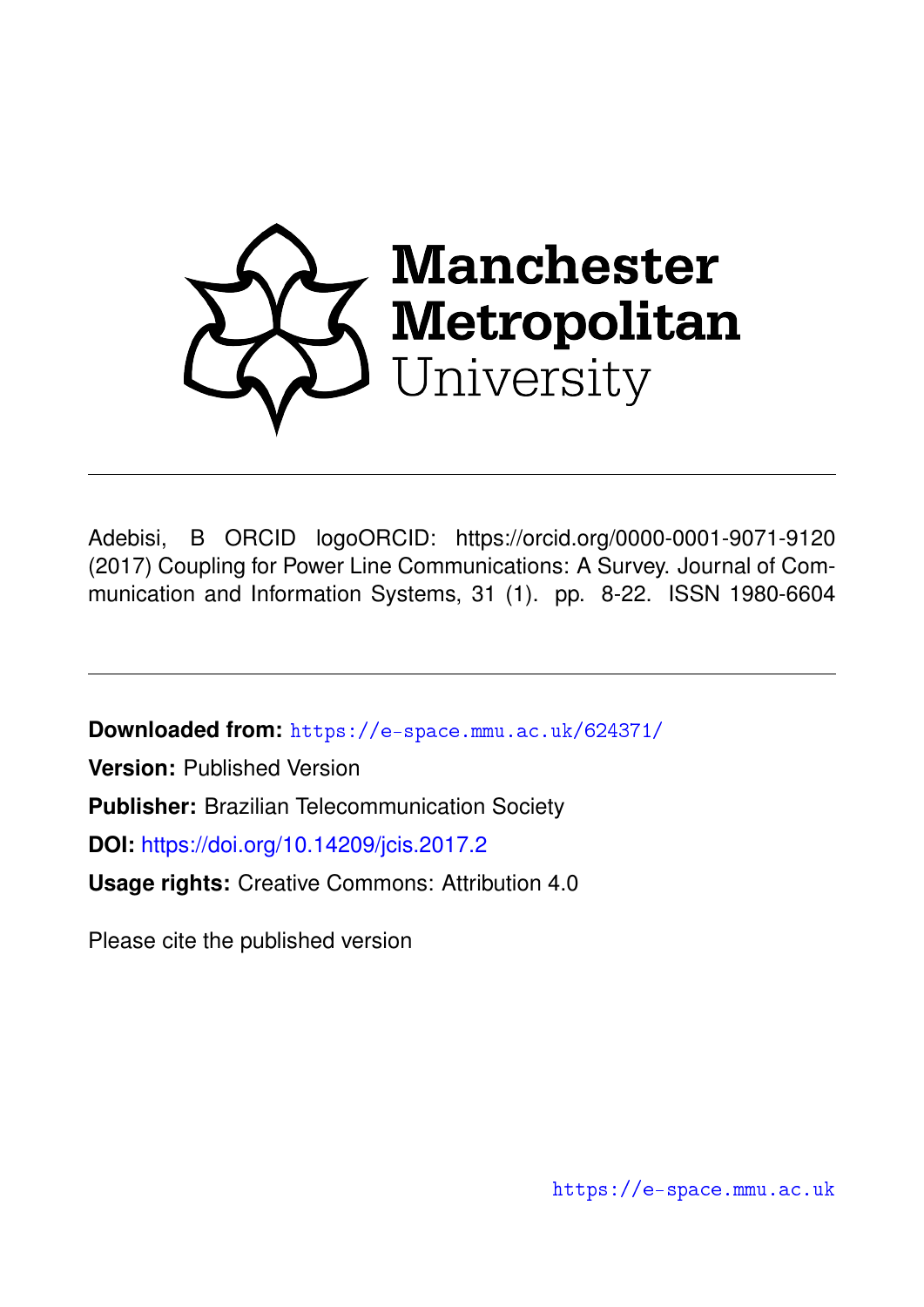# Coupling for Power Line Communication: A Survey

Luis Guilherme da S. Costa, Antonio Carlos M. de Queiroz, Bamidele Adebisi, Vinicius L. R. da Costa, and Moises V. Ribeiro

*Abstract***—The advent of power line communication (PLC) for smart grids, vehicular communications, internet of things and data network access, has recently gained ample interest in industry and Academy. Due to the characteristics of electric power grids and regulatory constraints, the effectiveness of coupling between the power line and PLC transceivers become a very important issue. Couplers devices used to inject or extract data communication signals into or from (Alternating Current or Direct Current) power lines are very important components of a PLC system. There is, however, an obvious gap in the literature for a detailed review of existing PLC couplers. In this paper, we present a comprehensive review of couplers, which are required in narrowband and broadband PLC transceivers. Prevailing issues that protracts the design of couplers and consequently subtended the inventions of different types of couplers are clearly described. We provide, also, a useful classification of PLC couplers based on the type of physical couplings, voltage levels, frequency bandwidth, propagation modes, and a number of connections. This survey will guide researchers, and designers alike, into a quicker resourcing when studying coupling in narrowband and broadband PLC systems.**

*Index Terms***—Power line communication, coupling, impedance matching, electric power system.**

# I. INTRODUCTION

The use of power cables for data communication purposes known as Power Line Communication (PLC) dated back to the early 1910s when Major George Squier of US Army demonstrated the transmission of analog voice signals (multiple telephony channels) over a pair of power cables to support the operation of distribution power system by electric utilities. At that time, this type of analog data transmission was called wired wireless [1]. The period from 1910 to 1930 was characterized by the introduction of some technologies which involve the transmission of telephone signals through power cables.

PLC has since moved from the little-known technology in the 30s to a competitive technology of the 21st century. As a consequence, coupling issues have become more relevant.

The Ad Hoc Associate Editors coordinating the review of this manuscript and approving it for publication were Prof. Renato Machado and Prof. Charles Cavalcante.

A. C. M. de Queiroz (acmq@coe.ufrj.br) is with the COPPE, Electrical Engineering Program, Federal University of Rio de Janeiro, Rio de Janeiro, Brazil.

Vinicius L. R. da Costa (vinicius.lagrota@engenharia.ufjf.br) is with the Electrical Engineering Department, Federal University of Juiz de Fora (UFJF), Brazil.

M. V. Ribeiro (mribeiro@ieee.org) is with the Electrical Engineering Department, Federal University of Juiz de Fora (UFJF), and Smarti9 Ltd., Brazil. Digital Object Identifier

Essentially, couplers are devices that inject data signals into electric power cables. These power cables could be alternating current (AC) or direct current (DC) power lines and the signals of PLC transceivers are subsequently coupled to the power line via a coupling circuit. In the case of power lines used to transmit AC power, the coupling circuit also has to filter out the AC mains signal. On the other hand, the coupling circuit simply has to block the DC mains voltage of the DC electric power grids.

During the late 1970s and early 1980s, new investigations to characterize electric power grids as a medium for data communication showed a higher potential in the range of frequencies between 5 kHz and 500 kHz [2]. Some years later, it was demonstrated that, given some constraints (transmission power and distance), the frequency range from 9 kHz to 30 MHz could be used [3]. Currently, there research and development efforts are focusing on the use of electric power grids in the frequency band between 0 and 500 MHz.

Moreover, PLC systems can be distinguished based on two classes of frequencies: narrowband and broadband. Usually, narrowband PLC refers to data communication over the frequency band between 0 and 500 kHz [4]. On the other hand, broadband PLC covers the frequency band between 1.7 MHz and 500 MHz and high-speed data rate [5]–[7].

It is important to mention that the main focus on PLC technologies is to provide data communication over AC and DC electric power grids. The use of PLC technologies over the DC bus in distributed energy generation, airplanes, automobiles, and trains reduce wiring complexity, weight, space requirement and ultimately installation cost of telecommunications infrastructure. Thus, the PLC technologies eliminate the need for extra wires dedicated for data communication reduces the total vehicle weight increases the efficiency, lowers the number of electric wires and reduces problems when passing wires through dashboard and instrumentation panels. It decreases cost and complexity of cable connectors and raises the costbenefit relation to any new device requiring extra wiring [8]. Therefore, the investigation of low-cost couplings is of utmost importance for such kind of vehicles.

The electric power systems have the advantage of being a ubiquitous infrastructure [9]. Also, no changes in the installed power cables infrastructure are necessary to implement the PLC system. As a result, the payback can be quicker with reduced capital expenditures. PLC networks can be used as a backbone of data communication networks and considered as a technology for replacing, completing, serving or interconnecting with other data networks. The cost of PLC systems is moderate for long-term purposes, especially when compared to the conventional data network systems. For example, the replacements of these power cables are not comparable in cost

L. G. S. Costa (luisgsc@oi.com.br) is with the Electrical Engineering Department, Federal University of Juiz de Fora (UFJF), Brazil.

B. Adebisi (b.adebisi@mmu.ac.uk) is with School of Engineering, Metropolitan Manchester University, Manchester, England.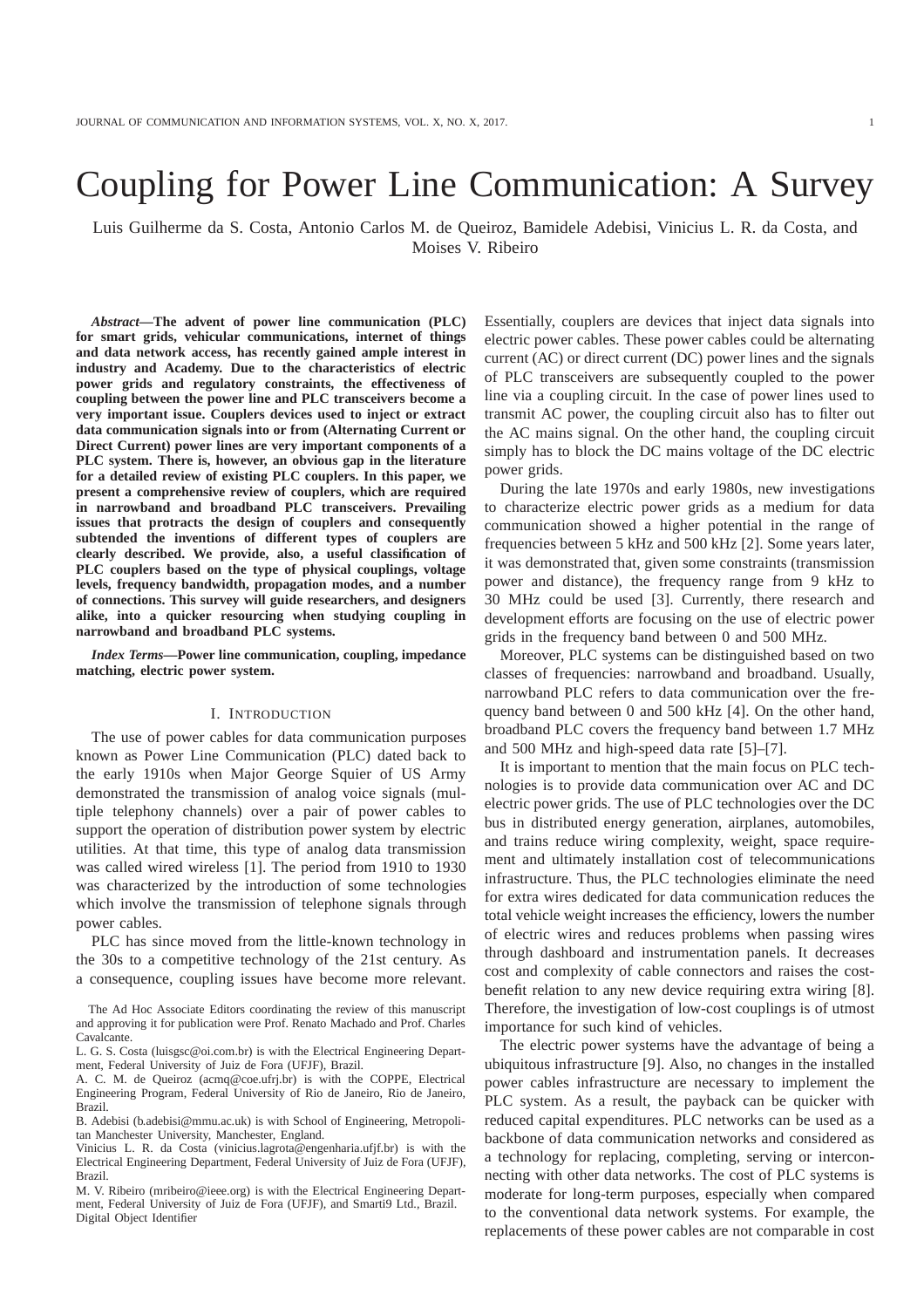with the replacements of the conventional data communication system devices such as cables, switches, and outlets [10].

Reviewing the literature about PLC technologies, measurement [11], [12], characterization [13], and modeling, as well as the development of techniques, to improve the performance of the PLC systems at the physical and link layers [14]–[17]. As a result, there are a number of technical contributions providing understanding into how PLC system works and pointing out challenging issues related to the advancement of the PLC technology. Although there is a plethora of literature on the general PLC systems, such volume is presently not similarly available for coupling techniques in PLC systems. Hence, the relevance of this survey.

In the literature, antenna coupling was the first type of coupling used with the electric power grid due to its simplicity, cost, and easy installation. However, impedance mismatching with the power cables, which reduces the transfer of energy between the power cable and the antenna, motivated investigations which resulted in the introduction of capacitive couplers [1], [18]. It is interesting to note that one century later, researchers are reinvestigating the use of antennas to introduce the so-called PLC wireless system [19], [20]. In the sequel, inductive coupling was introduced. Due to the characteristics of inductive couplings, such as electromagnetic isolation between the power cable and the PLC transceiver, they have been successfully applied in Medium Voltage (MV) based PLC systems because they can be installed with the power line alive. On the other hand, their usage in Low Voltage (LV) electric power systems was not widely adopted due to the high insertion loss. For LV levels, capacitive coupling is common due to its low cost and simplicity. More recently, resistive PLC couplers have gained some interest due to their low cost and simple circuitry features [21].

Above all, coupling is a very important issue in PLC system since the dynamism of electric power systems at High Voltage (HV), MV and LV levels and, as a consequence, the lack of perfect impedance matching at the point of connection with the PLC transceiver in time and frequency domains may result in remarkable insertion loss and signal distortion [22].

In this context, this work aims to present a comprehensive review on coupling for PLC systems. With this in mind, firstly, we discuss important issues related to the design of PLC couplers, such as printed circuit board (PCB) design, insertion loss and return loss, galvanic isolation, impedance matching, analog filtering, protection and performance due to the type of components, costs and complexities. Secondly, we present a classification of couplings which considers the type of physical coupling (capacitive, inductive, resistive, and antenna), the voltage levels (HV, MV, and LV), the type of voltages AC or DC, the frequency band (narrowband and broadband), the type of signal propagation (common mode (CM) or differential mode (DM)) and the number of connections. Additionally, we highlight future tendencies and critical issues which must be pursued to introduce PLC couplers which will comply with the constraints imposed by the electric power systems and fulfill the needs and demands associated with the novel generation of PLC system.

The remaining parts of this work are organized as follows:

Section II briefly and concisely addresses the main issues for designing PLC couplers; Section III discusses a classification of PLC couplers based on a comprehensive review of this subject; Section IV highlights open problems and future trends for advancing the design of PLC coupling devices; and, finally, concluding remarks are stated in Section V.

# II. DESIGN OF A PLC COUPLER: IMPORTANT ISSUES

The coupling of PLC transceivers with electric power grids is considered to be a difficult task to be accomplished mainly because the access impedance (impedance at the point of connection) changes with frequency and time due to the dynamism of loads connected to electric power grids. Also, the low impedance of power cables, which is desired for reducing technical losses associated with the energy delivery yields a problem because the usual coupling devices are designed to have access impedance equal to 50  $\Omega$  or 75  $\Omega$ .

The design of a PLC coupler considering impedance matching, flat frequency response to minimize distortions, efficient electrical protection against transients, and low cost have been the major challenges in recent years. To carry out such design, several issues must be addressed in order to come up with a PLC coupler which may be useful for the target application. In this context, it is necessary to understand all main issues that must be taken into account to correctly design a PCB, such as to measure  $S$  scattering parameters for quantifying insertion and return losses, to provide galvanic isolation, to deal with impedance matching, to design the analog filters with passive components, and to choose the appropriate electric protection scheme. These relevant issues are briefly described in the following subsections.

#### *A. Printed circuit board design*

The electrical characteristics of the PCB used to physically mount and connect the components of the coupling device significantly impact on the coupling performance [23]. In [24], the author showed that the transmission line properties of signal traces in the PCB is considerably changed when multiple circuits or components are connected to a given signal trace. Characteristics such as impedance mismatching and skin effect usually result in an increase of the conductor impedance as the frequency rises.

Moreover, as frequency increases parasitic elements may impact the design of the PCB of PLC couplers, and their modeling for circuit simulation and design become relevant [25]. In a high-frequency circuit, it is simple to visualize how a long thin track of a printed circuit will behave as an inductor, and a large pad over a ground plan will behave as a capacitor, and performance degradation may occur due to the crosstalk among tracks [26]. In [27], the authors discussed the impedance mismatching in the connections among tracks, capacitors, pathways, stubs, and welds.

In [28], high-frequency transmission line effects were studied and a fundamental concept called electrically long trace was defined. If a distance from transmitter to receiver exceeds  $\lambda$ /20, where  $\lambda$  is the wavelength in meters, or terminate the transmission line in its characteristic impedance when the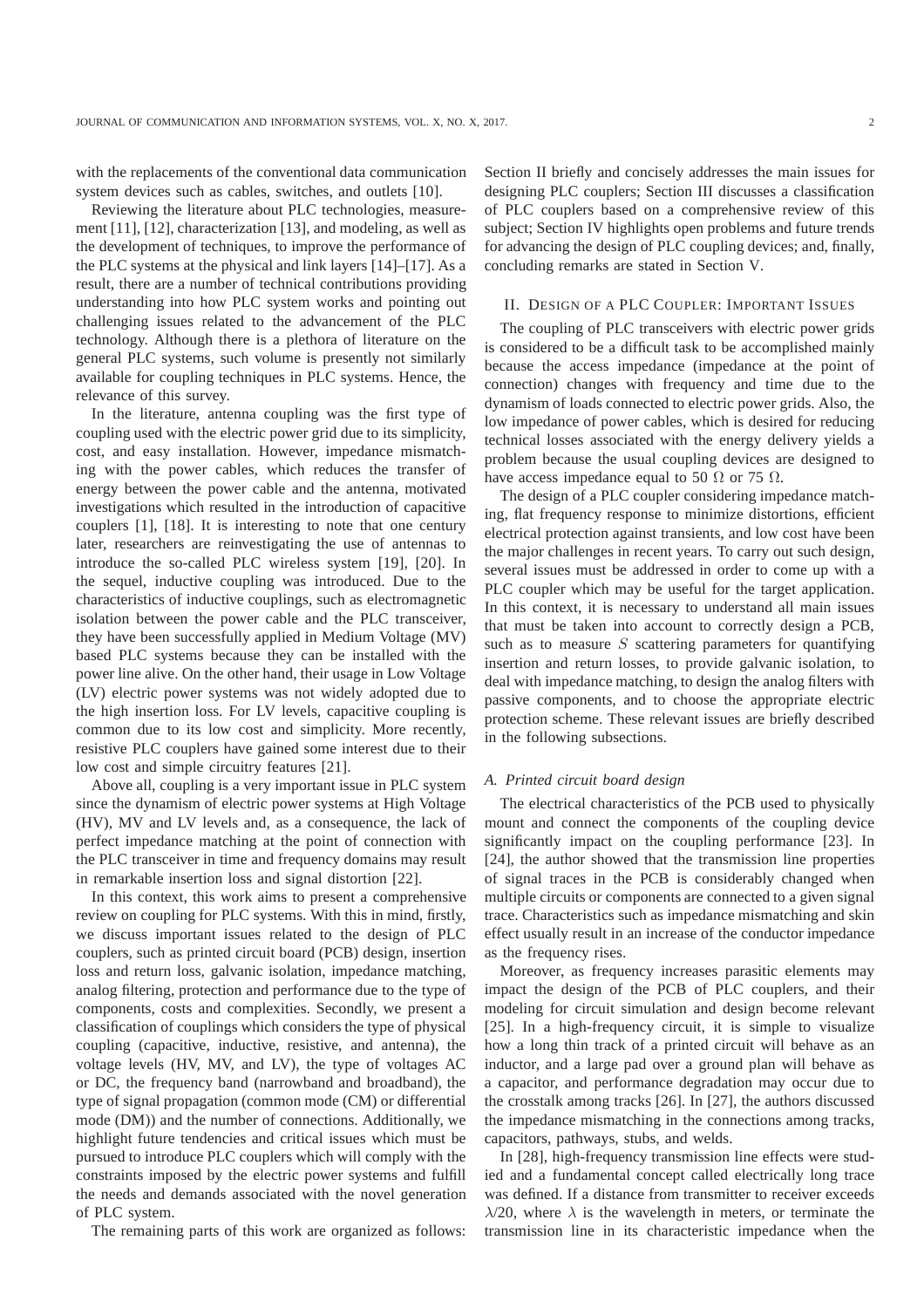one-way propagation delay of the PCB track is equal to or greater than one-half the applied signal rise/fall time, then the PCB should be treated as a transmission line and a routing topology should be created to match the trace impedance of a PCB. To match impedance line in a PCB, several techniques are available for designing a transmission line structure. There are two techniques that are most frequently used to control trace impedance, stripline, and microstrip. In stripline, the transmission lines exist on internal routing layers and require a minimum of 3 board layers (2 ground planes and a routing layer). The insulating material of the substrate forms a dielectric. The width of the strip, the thickness of the substrate and the relative permittivity of the substrate determine the characteristic impedance of the strip which is a transmission line. The use of microstrips is a popular method, used to provide trace controlled impedance when microwave frequency is taken into account. Microstrip lines are exposed to both air and dielectric material referenced to the planar structure. Fig. 1 shows a microstrip transmission line structure, where  $T$  is the thickness of the track,  $W$  is the width of the track, and  $h$  is the distance between signal track and the reference plane.

The stripline technique has the advantage of greater isolation of transmission lines and bandwidth, lower radiation loss. Better isolation and good electromagnetic shielding can be achieved but the stripline technique has the disadvantage of complex and expensive in fabricating it, tuning or troubleshooting is complex and stripline trace width is smaller compared to a microstrip line of same impedance and height. Microstrip has the advantage of dielectric losses are less (when using identical materials), cheaper and easier to manufacture and the location of traces on the top and bottom layers leads to easier debugging [29].

Characteristic impedance  $Z_0$  of microstrip is also a function of the ratio of the height to the width  $W/h$  (and the ratio of width to height  $h/W$ ) of the transmission line. The characteristic impedance  $Z_0$  of a microstrip is calculated by [30]

$$
Z_0 = \left(\frac{87}{\sqrt{\varepsilon_r + 1.41}}\right) \ln\left(\frac{5.98h}{0.8W + T}\right) \Omega \qquad \text{for} \quad 15 < W < 25 \text{ mils}
$$
\n(1)

or

$$
Z_0 = \left(\frac{79}{\sqrt{\varepsilon_r + 1.41}}\right) \ln\left(\frac{5.98h}{0.8W + T}\right) \Omega \quad \text{for} \quad 5 < W < 15 \text{ mils},\tag{2}
$$



Fig. 1: A PCB microstrip transmission line.

where  $\varepsilon_r$  denotes the dielectric constant of the PCB material. To implement a ground plane, one side of a double-sided PCB is made of continuous copper plate and used as ground.

The theory behind this is that the larger the amount of metal, the lower resistance is obtained. An analytical method for characterizing the impedance behavior of the ground planes in the frequency domain is presented in [31]. The importance of maintaining a low impedance large area ground plane is critical to all analog circuits today. The ground plane not only acts as a low impedance return path for decoupling high-frequency currents but also it minimizes electromagnetic interference (EMI) emissions [32].

To make full use of PLC couplers for data communication purposes or in order to analyze the impedance matching it is important to know how signals propagate on a PCB to obtain low insertion loss in a microstrip transmission line.

## *B. Insertion loss and return loss*

Assuming that the two ports use the same reference impedance then the insertion loss  $(I_L)$  is the magnitude of the  $S_{21}$  scattering parameter, in dB:

$$
I_L(dB) = -20\log_{10}|S_{21}|,\t\t(3)
$$

where  $S_{21}$  represents the gain of voltage transferred from Port 1 to Port 2 [33], which is often used to shown the frequency response of passive circuit which is supposed to be linear and time-invariant [34]. Insertion Loss is defined as the drop in power as a signal enters in the two port networks. This value not only includes the reflected incoming signal but also the attenuation of the component and is the ratio between output power and input power [35].

The return loss  $(R_L)$  is the magnitude of the  $S_{11}$  scattering parameter, which represents the reflection coefficient, because it describes what fraction of an incident wave traveling is reflected back to the input port. In other words, the  $S_{11}$ scattering parameter is a measure of how close the source and input impedances are matched. The  $R_L$  is given by

$$
R_L(dB) = -20\log_{10}|S_{11}|.
$$
 (4)

In order to measure  $S_{12}$  and  $S_{11}$  scattering parameters, the impedances of a vector network analyzer (VNA) are matched to 50  $\Omega$ , the passive PLC coupler is considered as a two-port network and, as a consequence, we characterize it through its scattering matrix, as shown in Fig. 2 [36]. In Fig. 2, the  $Z_{network}$  represents the impedance of electric power network at the connection point,  $\Gamma_{in}$  and  $\Gamma_{out}$  represent the reflection coefficients of PLC coupler and  $Z_{network}$ , respectively. Finally,  $Z_2$  represents the impedance of port 2 - 2' of the PLC coupler. With knowledge of the scattering parameters, we can completely characterize PLC coupler and precisely quantity the distortion introduced by the PLC coupler in the transmitted signal.

## *C. Galvanic isolation*

Galvanic isolation is usually necessary when two or more electric circuits are connected, but their grounds may be at different potentials. Also, it is an effective approach of breaking ground loops by preventing undesirable current flowing between two distinct circuits sharing a ground conductor. Moreover, it protects transceiver circuits and people from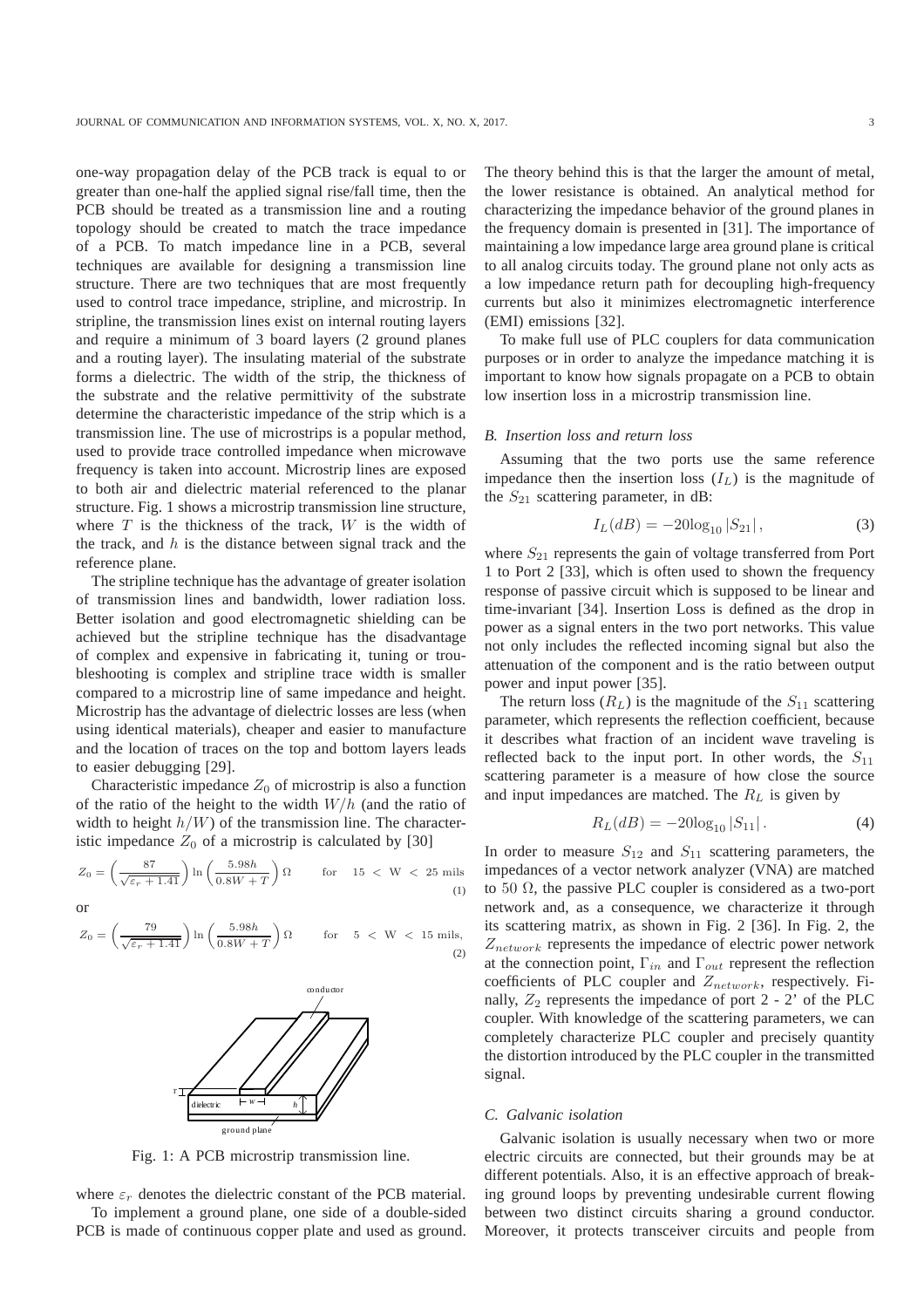

Fig. 2: Measurement of scattering parameters.

shocks and short-circuits. Regarding the PLC coupler, a radio frequency (RF) transformer is normally responsible for the galvanic isolation [37] between the transceiver and the power line. Also, as discussed in [38]–[40], it can be applied to impedance matching purposes through the transformation ratio 1:N between the primary and secondary windings of the transformer, where  $N$  denotes the turns ratio of secondary to the primary windings.

In [41], it was shown that an RF transformer has some non-ideal and characteristic properties which must be observed, such as the maximum magnetic flux density in the core to avoid non-linear effects, frequency band specification, impedance levels/winding ratio, maximum voltage levels, maximum power and currents, skin effect, number of strands, number of turns, leakage inductance, enlarging of leakage inductance, magnetizing inductance, and distortion of signal in secondary winding.

In [37], a model of an RF transformer was proposed and analyzed by Kazimierczuk. Fig. 3 depicts such model. It consists of ideal transformer, magnetizing inductance  $L_M$ , core-loss shunt resistance  $R_C$ , leakage inductances  $L_{IP}$  and  $L_{IS}$ , winding resistances  $R_P$  and  $R_S$ , and stray capacitances  $C_P$  and  $C_S$ . The stray capacitances models the effect of turn-to-turn capacitance, layer-to-layer capacitance, windingto-winding capacitance, winding-to-core capacitance, windingto-shield capacitance, core-to-shield capacitance, and the capacitance between the outer winding and surrounds circuitry [42]–[45].



Fig. 3: Model of RF Transformer.

In order to determine the bandwidth of an RF transformer low frequency and high frequency are analyzed. For a low frequency of an RF transformer, the magnetizing impedance is calculated by  $j\omega L_m \backslash \backslash R_C$ . The values of  $L_M$  and  $R_C$ are determined by the core material and the cutoff frequency can be calculated by the core material with high relative permeability. High-frequency cutoff is attributed to intrawinding capacitance  $(C_P, C_S)$  and series leakage inductance  $(L_{IP}, L_{IS})$ , core and conductor losses  $(R_P, R_S)$ . To achieve a high value of frequency the stray capacitance  $(C_P, C_S)$  and leakage inductance  $(L_{lP}, L_{lS})$  should be reduced.

#### *D. Impedance matching*

The impedance matching between the PLC coupler and power cable at the connection point is a challenging task to be accomplished due to the time-frequency varying nature of the loads connected to the electric power grids [46]–[48]. Due to the wide range of values that the impedance at the connector point (access impedance) can assume when the frequency and times vary [49]–[51], it definitely must be brought to the center of discussion when designing a PLC coupler. In fact, the lack of impedance matching may considerably reduce the transmission power [52]–[58] even though impedance matching is ensured within the PCB of the PLC coupler.

Impedance matching techniques for narrowband PLC couplers were proposed in [58], [59]. The impedance matching technique based on the change of the tap of an RF transformer was outlined in [60]. In [61] the authors described a technique for measuring the impedance at the connection point of an electric power grid to feed a microcontroller, which is capable of switching a bank of capacitor [62] aiming to eliminate the reactive component of the access impedance. The complexity of this technique increases if the number of capacitors in the bank increases. Moreover, the resolution of the variation step depends on the number of branches of the bank of capacitors. Then, [58], [63], [64] proposed a new circuit, which is capable of adapting the impedance changing the series inductance and the turns ratio of the RF transformer. Transformerless coupling circuits and impedance adaptation for narrowband PLC, with a view of simplifying the design and minimizing costs of a PLC transceiver, were discussed in [65], [66].

Impedance matching techniques for broadband PLC were discussed in [67], [68]. These works addressed an optimization method to calculate the values of the parameters of  $5<sup>th</sup>$  order band pass filters for matching the access impedance. Moreover, [58] focused on another design method that is capable of offering an optimization procedure to synthesize broadband impedance matching circuits for the equalization of the power transfer gain in a wide frequency band. The method is based on a parametric representation of the driving impedance of the broadband impedance matching circuit, which is optimized by means of a meta particle swarm optimization method [69].

Impedance matching to improve the maximum power transfer of transmission/reception of signal into/from power line cable becomes an important and challenging issue. Different design of impedance matching circuit has been studied in the literature. Frequency and time dependencies of access impedance, which renders adaptive matching circuits to be developed are the major challenge of PLC coupler.

## *E. Analog filtering*

In a typical PLC coupler design, analog filtering is performed by a cascade of a high-pass filter and a low-pass filter, in this order, and their combination results in a passband filter. The design of an equivalent passband filter is not recommended because the purposes of designing the high-pass and low-pass filters are totally different. In fact, the former aims to block the high power mains signal [70], while the latter limits the upper edge of frequency bandwidth to comply with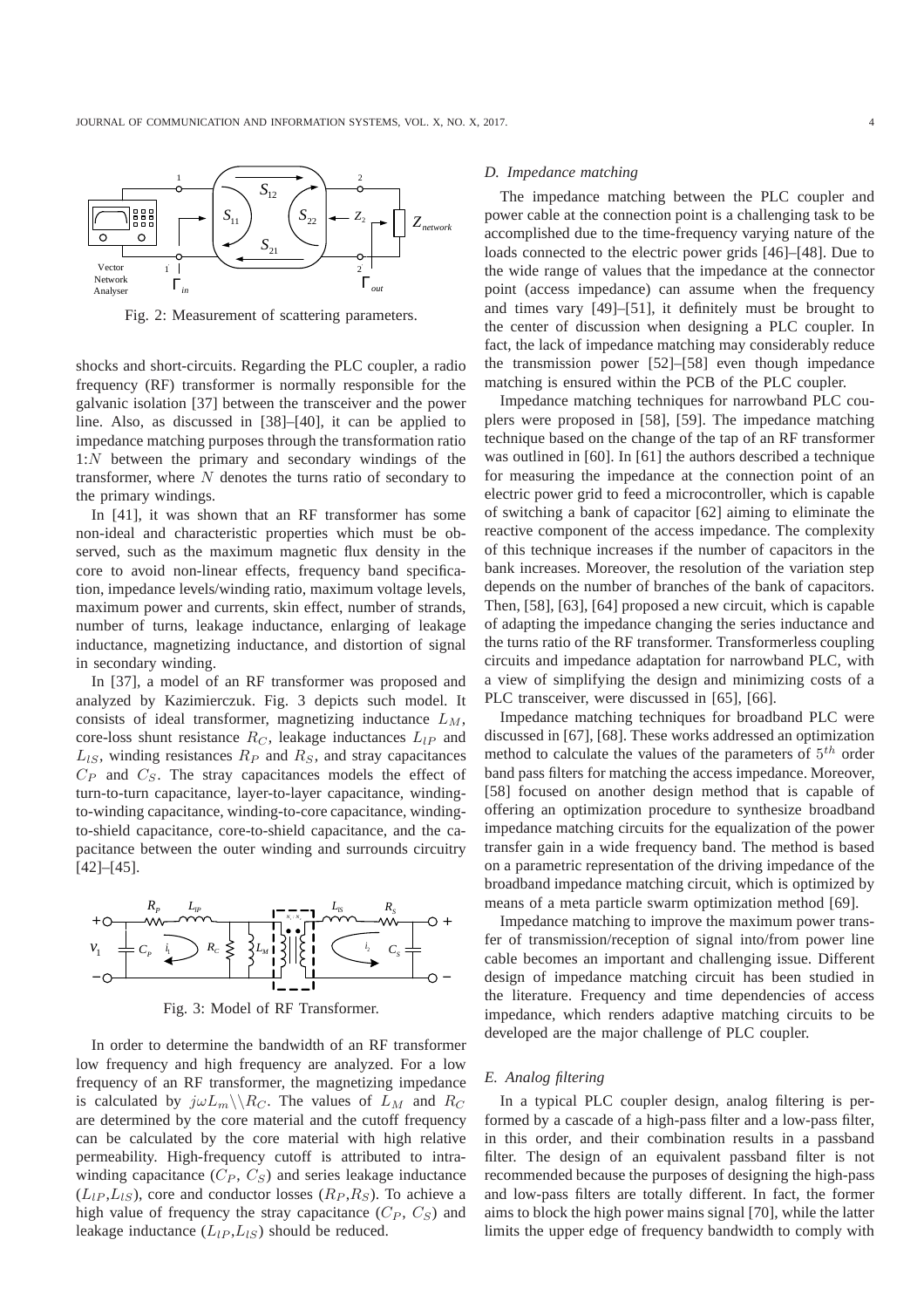the analog to digital conversion [71]. Fig. 4 shows a typical capacitive single input single output (SISO) PLC coupler, where  $T_1$  is an RF transformer,  $C_{BLOCK}$  is a high-pass filter and  $L_1$ ,  $L_2$ ,  $C_1$  up to  $C_5$  constitute low-pass filter.

The design of the high-pass filter is very simple because it is realized with a capacitor with a reasonable working voltage and a self-resonant frequency higher than the maximum mains frequency. On the order hand, the low-pass filter is more sophisticated and can be realized with a Butterworth, Chebyshev, or an elliptic filter. Usually, the choice is in favor of an elliptic filter due to the sharpness of its frequency response [72]–[75]. However, a careful analysis of the lowpass filter must be carried out when multi-carrier scheme based on discrete Fourier transform (DFT) is used because it can increase the effective delay spread of the channel between the digital-analog converter (DAC) of the transmitter and the analog-digital converter (ADC) of the receiver. Moreover, a practical approach for reducing the order of a low-pass filter is to concatenate of a low-order high-pass filter (less selective) together with a  $2<sup>nd</sup>$  or  $3<sup>rd</sup>$  order notch filter with notch frequency located in the stopband. Additionally, the analog filter can be used to mitigate interference from radio signals (AM, FM, and TV) [76], [77]. The order of the analog filter can be determined by the designer according to the desired selectivity but if the order of an analog filter increases the insertion loss increases. Therefore, a rule of thumbs is to keep the analog filter order bellow or equal to six.



Fig. 4: Circuit of a capacitive PLC coupler.

#### *F. Electric protection*

All telecommunication technologies are bound to comply with electromagnetic compatibility (EMC) standards, whose requirements depend on the environment [78], [79]. The PLC coupling circuit, which is physically connected to power cables, is occasionally subjected to significant high voltage and current transients and, as a consequence, damages to the circuits of the PLC transceiver may happen [80], [81]. For instance, in HV and MV, a strong current pulse of short rise time is created when a distribution transformer fails due to a short circuit or when power cables fall to the ground (high impedance faults) or touch each other. Similarly, a lightning strike near the power cable yields a traveling wave that may destroy the PLC transceiver.

With this in mind, surge protective devices (SPD) attempt to limit the voltage supplied to an electric device by either blocking or shorting to ground any unwanted voltages above a safe threshold. An SPD must simultaneously provide low insertion loss in all operating frequency and adequate surge protection in all ports of the PLC coupler. The SPD must not interfere with the frequency spectrum of the transmitted signal.

Typical SPD used in PLC couplers are metal oxide varistor (MOV), Zener diodes, high-speed switching diodes and gas discharge tubes (GDT).

In [82] was proposed a surge protection circuit for HV based PLC systems aiming to achieve protection against an induced surge in one conductor of the transmission line, to offer protection against a common mode surge induced in both conductors of the transmission line, and yield protection against the potential rise of the earth conductor during an occurrence of high surge current through the earth conductor.

In [83] the authors analyzed the influence of capacitance of an MOV on the insertion loss of a PLC coupler. Although, the capacitance characteristics of an MOV and diodes, such as Zener and high-speed switching diodes [52], may cause distortion in the frequency response  $(S_{12}$  or  $S_{21}$  scattering parameter) of PLC couplers, their usage is widely adopted because the cost-benefit is the best available. In order to avoid the disturbing effect of MOVs, GDTs can replace them in PLC couplers designed to operate at frequencies above 35 MHz. Regarding, the frequency band between 1.7 and 100 MHz, Fig. 5 shows the effect of an MOV and Zener diode working together in concatenated way on the frequency response magnitude of a PLC coupler in comparison with a GDT. It is important to mention that the majority of studies and simulations of SPD effect covers the frequency up to 30 MHz [2]. However, nothing has being discussed in the literature about its protection efficiency capabilities and its impact on the signal distortion at the frequencies higher than 30 MHz. Furthermore, the use of transient voltage surge protection (TVSP) [84] can also be investigated to replace Zener diodes or high-speed switching diodes for frequencies above 35 MHz in PLC coupler.



Fig. 5: Distortion of frequency response magnitude of a capacitive and low voltage PLC coupler in the frequency band 1.7 - 100 MHz due the use of different types of protective circuit.

Fig. 6 shows a typical protection for inductive and capacitive PLC coupler circuits. The capacitive coupler requires the use of MOV, fuse and Zener diodes to protect the transceiver circuit. The inductive coupler does the same by exploiting the limitations of the maximum magnetic flux density of the ferrite core to avoid spikes of current in the secondary windings and by concatenating high-speed switching diodes at the secondary windings of the ferrite core to limit the voltage. The use of MOV [85] and diodes for protection purposes needs to be analyzed based on the operating frequency of the PLC system and the voltage level of the mains signal in the electric power system.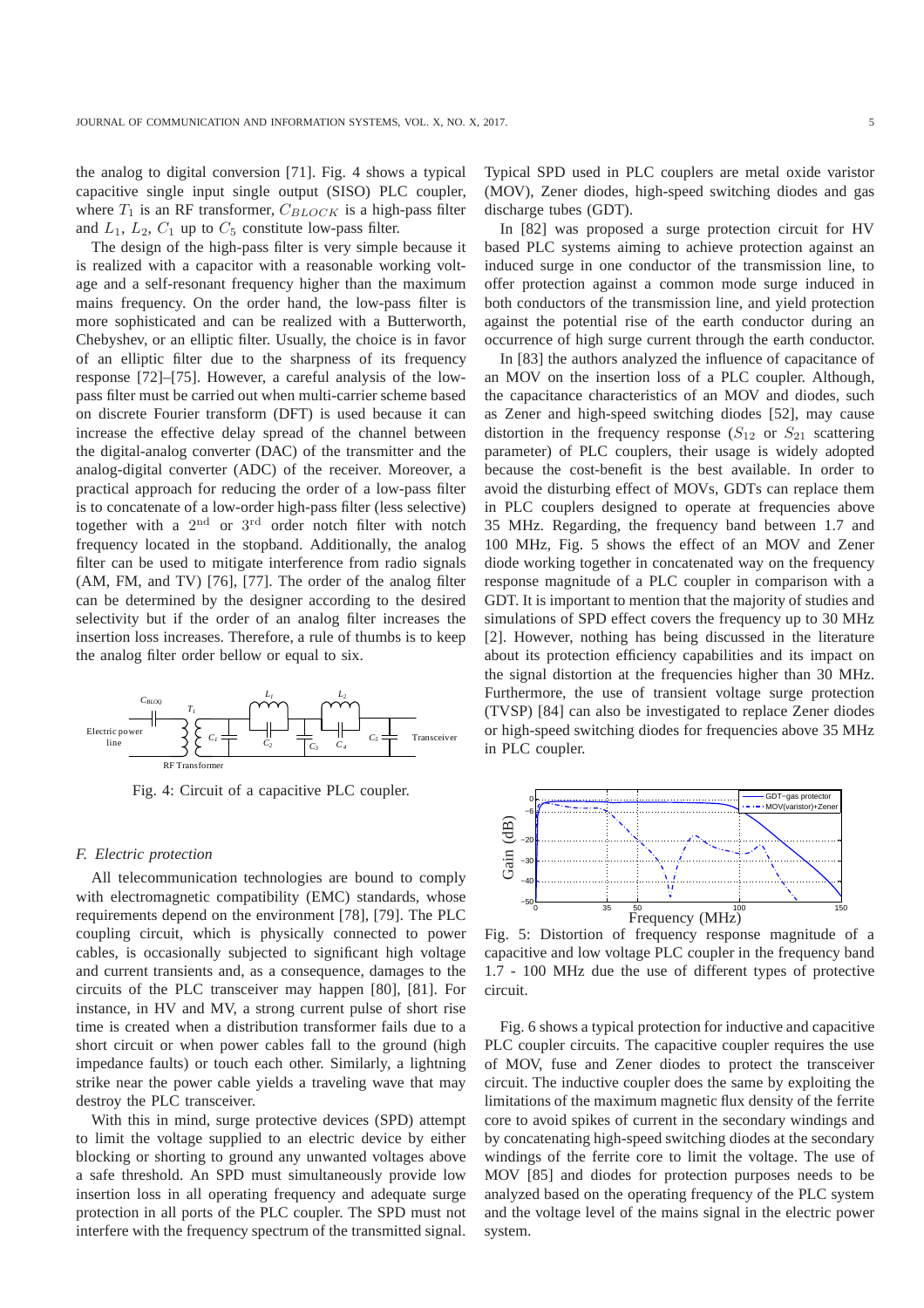

Fig. 6: Typical protection circuit for PLC coupler. (a) Capacitive coupler and (b) Inductive Coupler.

## *G. Components*

Due to the cost and size, the components used in a PLC coupler circuit are passive (resistors, capacitors, transformers, and inductors). Therefore, particular attention on the self-resonant frequency of inductors and capacitors and on the frequency response of the transformer must be carefully considered. Additionally, the behavior of other components due to the chosen operating frequency of the PLC system needs to be carefully taken into account, especially in high frequencies [86]. In high frequencies, the skin effect is the phenomenon in which the apparent resistance of a wire increases as the frequency increases. If a voltage is maintained at a constant DC level, current flow will be uniform throughout the area of the wire. However, as the frequency increases, the magnetic field near the center of the wire increases the local reactance. The charge carriers then move towards the edge of the wire, decreasing the effective area and increasing the apparent resistance of the inductor winding [87], [88], capacitor [89], and resistor.

In fact, at high frequencies, the physical length, width, and height of components, the properties of the conductors and dielectrics, plus the types of electrodes for attachment to external circuits all have to influence the performance of a PLC coupler circuit. Fig. 7 shows a high-frequency lumped circuit models for a resistor, a capacitor and an inductor. Note that the additional capacitance due to the attached electrodes is usually included in the nominal value of the capacitance. Despite the parasitic resistances and reactances, the mounting of devices on a PCB can introduce significant additional capacitance to the body of the component [42]. This capacitance and the added inductance of the pads and traces, which are used to attach a component and are typically considered part of the circuit, affect the frequency response and impedance matching of a PLC coupler. In the design of PLC coupler for broadband data communication, it is important to take it into account.



Fig. 7: Equivalent circuit for RF model. (a) Resistor, (b) Capacitor and (c) Inductor.

## *H. Cost and complexity*

The main advantages of the PLC technology are the use of electric power system infrastructures for costs and expenditures reduction and the easy deployment of new telecommunication networks over such infrastructure [90]. Regarding HV and MV PLC couplers, some care must be taken into account due to the complexity of the coupler construction, which may increase costs due to the isolation need at these voltages levels. Moreover, PLC coupler designers must pay particular attention to the external environment which is subjected to rain, snow, and lightning on the power cable [91]. Due to these constraints and environment issues, the cost of the capacitive coupler is very high and high at HV and MV, respectively. Due to saturation of magnetic flux inside the core and the cost to handle it, inductive coupling is only used at MV and LV. Moreover, in LV, the PLC couplers are constructed at a relatively low cost. Usually, a PLC capacitive coupler requires low complexity and cost since the components are available commercially. In [66], a PLC coupler without transformer was proposed for eliminating this costly component, while maintaining impedance matching with the electric power grids. Overall, complexity and cost of PLC coupler increase when voltage levels and bandwidth increase. Also, they increase when perfect impedance matching is mandatory.

## III. CLASSIFICATION OF PLC COUPLERS

In general, PLC couplers can be grouped according to different criteria and this work outlines a classification based on the type of physical couplings, voltage levels, frequency bandwidths, propagation modes, and numbers of connections.

## *A. Based on the type of physical connection*

Based on the type of physical connection, the coupling can be capacitive, inductive, resistive, and by the antenna. Note that antenna could be seen as a kind of inductive coupling, but we prefer to keep it separate because its mechanical construction is totally different.

*1) Capacitive:* Capacitive coupling is the serial insertion of one or more capacitors in direct contact with the power cable. It offers low impedance path the high-frequency components of the power line signal and, at the same time, it blocks the mains signal by presenting a high impedance to it. Among the four types of PLC couplers, it has the lowest insertion loss, thus ensuring the highest power transfer [92]. As shown in Fig. 8, there are two types of capacitive coupler: (a) with a transformer to provide galvanic isolation  $(T_1)$  and to limit transients based on the core saturation; and (b) without transformer, which is a low-cost option with the disadvantage of not providing galvanic isolation. While the use of capacitive coupling with transformer is strongly recommended in AC electric circuits, mainly when the voltage amplitude of the mains signal increases, the use of capacitive coupler may also be useful for DC buses [93], [94] in which the voltage level is low, such as in vehicle [95], ships, and spacecraft environments. In [96], the author proposed a capacitive coupler to operate in low-voltage DC electric power grids when the frequency bandwidth is between 1 MHz and 30 MHz and the voltage level of mains signal is up to 750  $V_{DC}$ .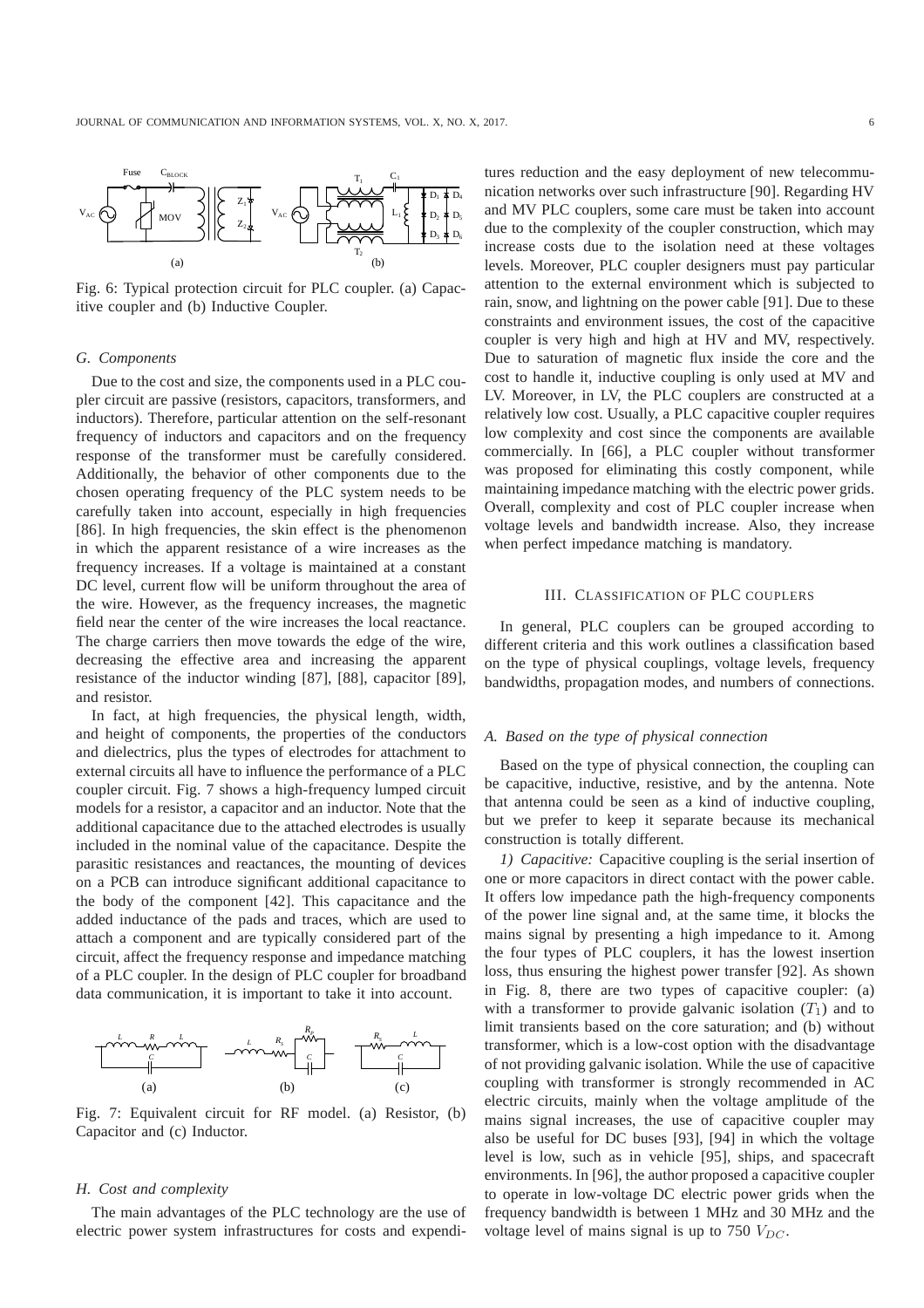

Fig. 8: Equivalent circuit for capacitive PLC coupler. (a) Coupling with galvanic isolation and (b) Transformerless coupling.

*2) Inductive:* The inductive PLC coupler can be realized with (series inductive coupling) or without (shunt inductive coupling) galvanic isolation to the power cable [97]. In the inductive PLC coupler, electric current flows through the winding coil and yields an electromagnetic field which inductively loads the signal into the conductor, as showed in Fig. 9, where  $T_1$  and  $T_2$  are inductive couplers. Structurally, it consists of a magnetic core with gaps and the output coil is connected to the transceiver, both of which are wound around the core. Its installation does not require lockout of the electric power grids because there is no electric connection between the power cables and the PLC coupler.



Fig. 9: (a) serial inductive coupler and (b) shunt inductive coupler.

In inductive PLC couplers, the mains current can flow, unlimited, through the magnetic core clamped over the wires as shown in [98]. Toroidal transformers typically have copper wire wrapped around a toroidal core so that the magnetic flux, which occurs inside the coil, does not leak out. The properties of the toroidal core current transformers, such as maximum transmissible primary current, amplitude, and phase error as well as linearity, are basically determined by the material used in the core [99]. High magnetic coupling coefficient values are desirable in inductive couplers for offering low insertion loss and return loss, as well as for covering wide frequency bandwidth. In [100], insertion losses of inductive couplers based on Rogowski coil and a conventional (ferrite based) inductive coupler were compared. The authors measured the variation of insertion loss response of an inductive coupler in high current test in the frequency range of 1.7 MHz and 40 MHz. The performance of couplers based on Rogowski coil is stable because the relative permeability of an implemented coupler is very low and it is not saturated according to an increase of current.

Inductive coupling offers many degrees of freedom for system design by varying geometric parameters to tune parasitic elements, such as the crossover capacitance between the spirals, the magnetic coupling coefficient, inductance ratio and impedance terminations. The geometry and electromagnetic properties of coiled wire over the ferrite core result in a high impedance for high-frequency signals. In [101] was shown that the inductance of a choke depends not only on the geometry of the windings and the core but also on the permeability of the core material. The distributed capacitance between the winding turns acts as a shunt capacitor on the inductor resulting in the occurrence of resonance at a given frequency. Furthermore, the inductive PLC coupler shows good performance in low impedance power cable and yields low energy radiation [102]. The coupling efficiency varies according to distinct factors such as the shape and magnetic characteristics of the magnetic core, the length of the gaps, and the characteristic impedance of power cable [102].

It is important to emphasize that the nonlinearity of the magnetic material together with the magneto-motive force rising from zero to a maximum, twice each cycle of the mains signal, causes distortions, such as amplitude modulation of the transmitted and received signals.

*3) Resistive:* The resistive coupler is constituted by a voltage divider, a bandpass filter, and an amplifier. The voltage divider drops the voltage signal from the power cable and, in the following, the bandpass filter attenuates the out of band signals. Finally, the amplifier boosts the voltage signal amplitude for a further analog-to-digital conversion. Theoretically, injection and extraction of signals into/from the power cable are possible; however, only the extraction of the signal seems to be practicable. For instance, [21] proposed a circuit for a resistive coupler, see Fig. 10. As we can see, it is constituted by a voltage divider, a buffer, a band-pass filter, and an amplifier. Due to its nature, the resistive PLC coupler may be suitable for coupling narrowband PLC system in low-voltage electric power grids.



Fig. 10: The block diagram of the resistive PLC coupler.

*4) Antenna:* The first form of coupling PLC transceivers to power cables was based on an antenna due to its simplicity, low cost, and easy installation and operation [18]. Fig. 11 shows a typical antenna coupling. These antennas were mounted below the power lines on the tower structure and the high-frequency carrier signal was induced in parallel with the power cable. The size of antennas exceeded 300 feet in length and was designed to the carrier frequency employed for voice communication [103]. However, coupling antennas are quite inefficient because there is a lot of power lost in the coupling with the electric power grid.

In 1921, AT&T began to develop the first PLC transceiver with an antenna coupling (analog modulation, simplex transmission, and transmission power of 50 W) for voice signals communication, control, operation, and maintenance of the distribution electric power system. However, problems such as impedance mismatching between the antenna and the power cable and the length of the antenna for working with the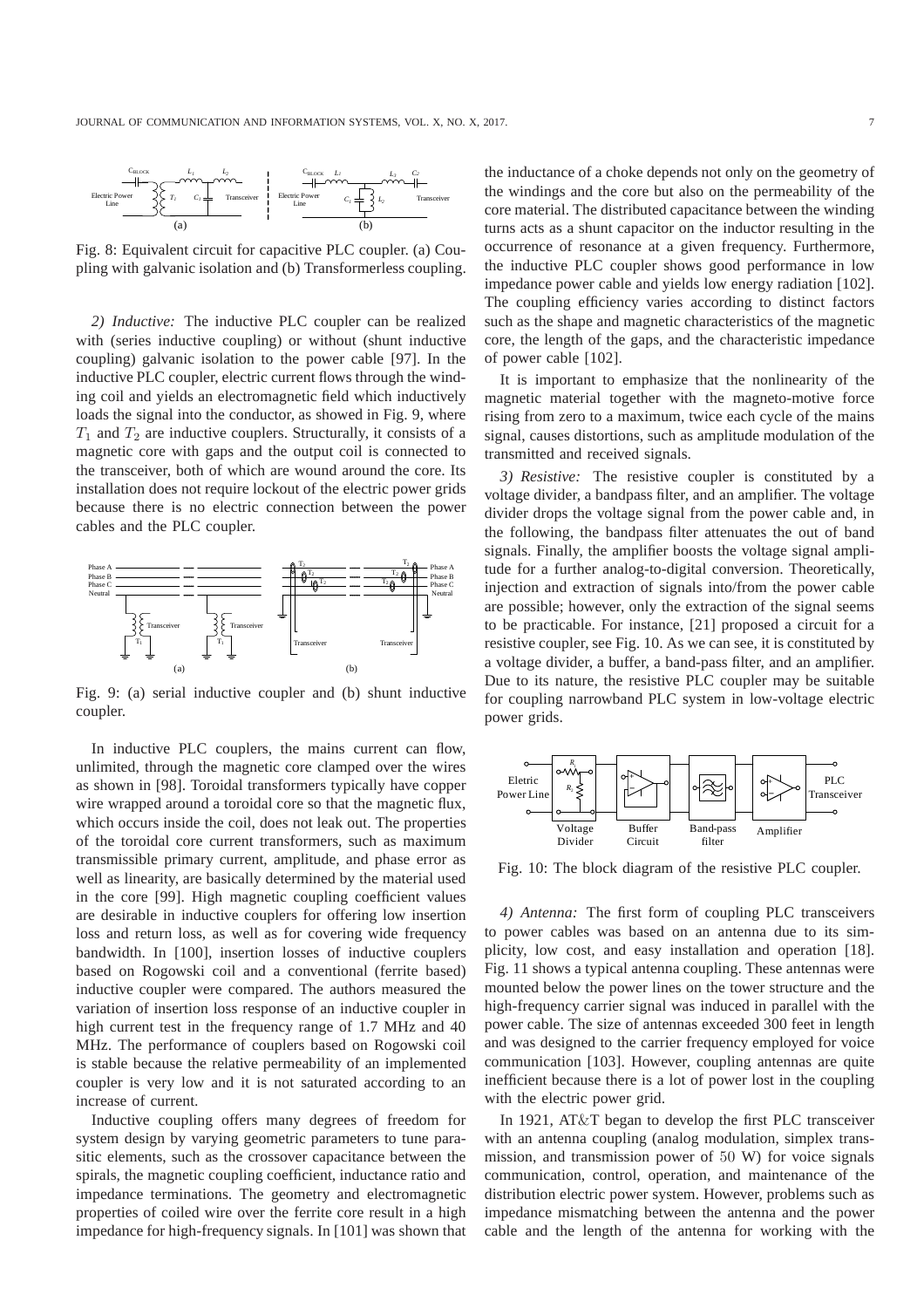low frequencies motivated the development of capacitive and inductive couplers.

Currently, the use of antenna coupling is under investigation for broadband PLC to offer mobility to PLC users, introducing both PLC and wireless transceivers called hybrid PLC-wireless [19], [20], [104]. Furthermore, the power cable can be seen as an antenna for the propagation of RF signals, such as WiFi, [105]–[107] which can reduce the investment with cabling and repeaters. In [108], the authors characterized the LV power cable to use as an antenna to propagate RF signal in ultra-highfrequency (UHF). The range of tested frequencies in power cable extends to 550 MHz beyond the current IEEE 802.11g standard which has a center frequency of 2.45 GHz and an 80 MHz frequency bandwidth. It experimentally demonstrated that LV electric power grids can be used as an antenna in the UHF in the frequency range from 1 GHz to 3 GHz.



Fig. 11: Equivalent circuit of antenna wires.

#### *B. Based on voltage level*

Regardless of the electric power grids to be AC or DC, the coupling can be classified according to their voltage level as follows [109]:

*1) High voltage:* The coupling capacitor is the most widely used component that enables signal coupling to and from the HV power cable [110]. Standards have been established for ratings and tests power capacitor (i.e., isolation) which must be met by coupling capacitors in HV. The requirements and essential characteristics of capacitive coupling for HV have been standardized in ANSI C93.1 [111].

In [112], the author describes capacitive and SISO couplers for HV transmission lines designed for narrowband and broadband PLC transceivers between the phase conductor and the earth. Basically, there are two types of phase to ground narrowband resonant schemes for coupling. Fig. 12 shows the single-frequency and the two-frequency resonant circuits that implement such scheme.

The modeling approach and analysis of component influence on the performance of PLC transceiver show the behavior of complex coupling with many co-existing carrier frequencies are discussed in [113]. Also, it addressed the development and application of a PLC modem components, including single and double-frequency line traps, line tuning units, coupling capacitor voltage transformers (CCVTs), transmitters, receivers, balanced and skewed hybrids, and signal level probes in an 115 kV transmission line.

The inductive coupling for HV transmission lines is more sensitive to HV fluctuations, impulsive noise, corona effects, and voltage arcing between phases than capacitive coupling



Fig. 12: Typical coupling schemes for HV transmission lines. (a) Phase-to-ground coupled single frequency narrowband and (b) Phase-to-ground coupled two frequency narrowband.

because it results in the saturation of the core [114]. Also, it shows more insertion loss than capacitive coupling. On the other hand, the greatest advantages of the inductive couplers, when compared to capacitive couplers are: during installation, there is no interruption in the electricity supply, low cost of production and installation, and the galvanic isolation among the HV transmission lines and the transceiver circuit [115]. The inductive coupling in HV transmission lines acts as an electrical protection. For instance, if there is an increase in electrical current in the HV transmission lines due to shortcircuit or short discharges, the voltage is limited by the saturation of the magnetic flux inside the core of the inductive coupler, due to the saturation of the RF transformer core.

*2) Medium voltage:* In recent years, the idea of using the existing MV electric distribution grids as a medium for data communications became a reality. In fact, such infrastructure can be used to constitute data communication backbone to meet protection, metering, distribution, automation, and control, by connecting several substations [116].

The MV couplers must withstand high differential voltages among phases and earth. As a consequence, it requires special components, which make these devices more expensive and more complex to implement than LV couplers but much less expensive than HV couplers. The requirements for the installation of capacitors in MV must also follow the ANSI C93.1 [111].

Similar to HV PLC couplers, the MV PLC coupler must be in compliance with the requirement of the utility and applicable regulation (e.g. insulation level of feeding cable, grounding, mechanical strength, lifetime, and climatic category). In the case of switching the MV switchboard, or in the case of short circuit, the MV PLC coupler must be able to support transient currents higher than 20 kA with no mechanical damage or change of frequency response not exceeding 1.5 dB [117].

In [118], [119], a capacitive SISO PLC coupler for broadband PLC was proposed. Fig. 13 shows the MV PLC coupler device which can work with voltage levels as high as 11 kV. In this proposal, the PLC coupler is connected to phases and line trap circuit. The low impedance of the electric power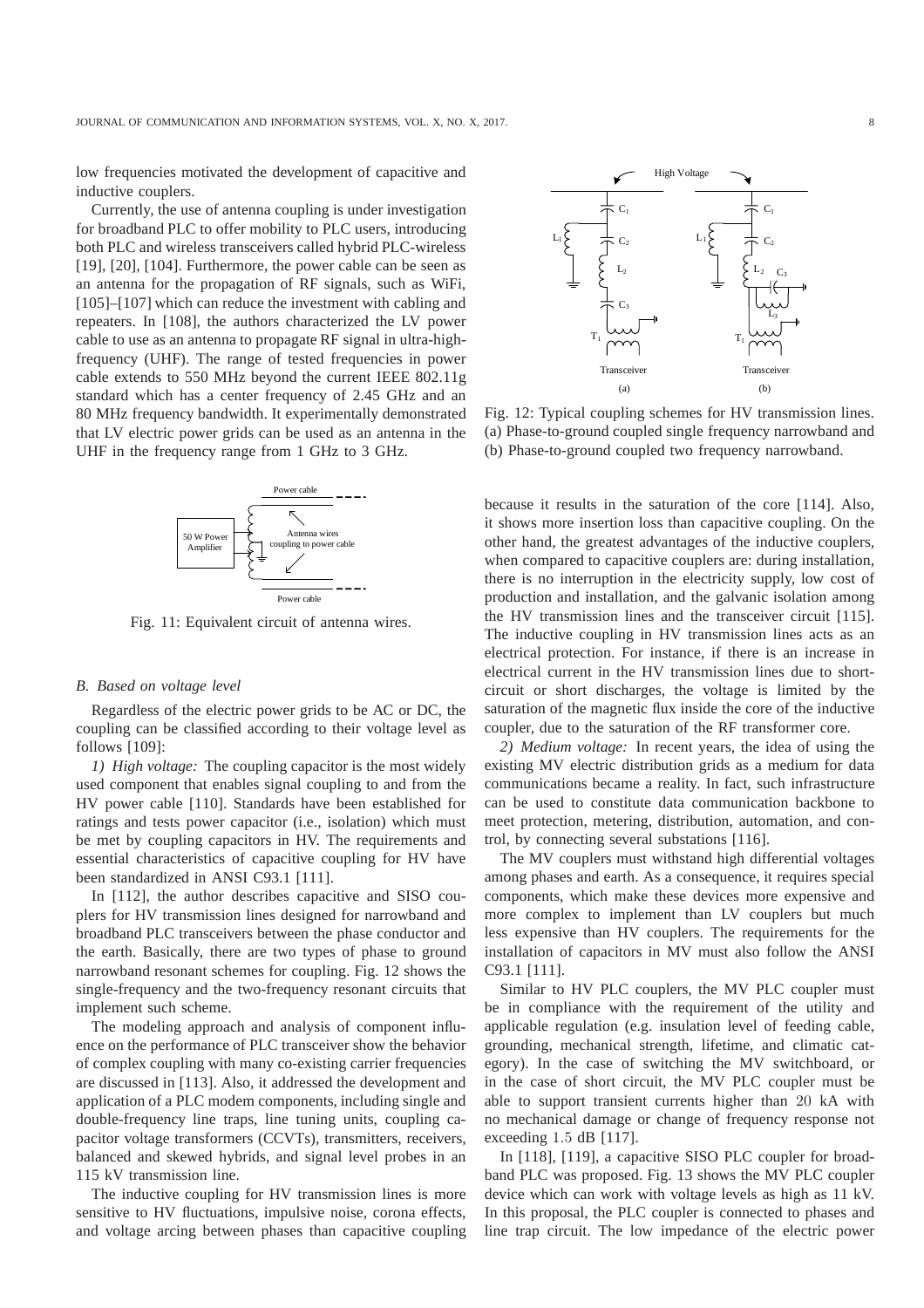lines causes a mismatch between the PLC coupler and electric power line. The line trap circuit is a parallel resonant circuit, mounted in-line on AC transmission power lines to prevent the transmission of high-frequency carrier signals of AC power line communication to unwanted destinations. It is used to trap the low-frequency signal of AC power line and offer a high impedance to the high-frequency signal of a PLC transceiver. Two RF transformers are used to achieve the desired isolation. The series combination of  $L<sub>S</sub>$  and  $C<sub>S</sub>$  forms a band-pass filter to block the AC power line and a low impedance for the signal of PLC transceivers. The resonant frequencies of the three circuits  $(L<sub>S</sub>, C<sub>S</sub>, L$  and C) are designed as the midband frequency of the PLC coupler. The MOV together with  $D_{Z1}$  and  $D_{Z2}$  (Zener diodes) are responsible for the electric protection.



Fig. 13: Typical capacitive coupling circuit for MV.

When inductive PLC coupler comes to matter, there are two options available for installation: the inductive PLC coupler is clamped around an MV power cable, or the inductive PLC coupler is serially connected between the neutral line of the MV circuit and the ground wire if it is available [115]. The former has the advantage of offering galvanic isolation from the power cable and its installation is done without powering off. On the other hand, its disadvantage is that high current on the MV power cable causes the magnetic saturation of the RF transformer and, as a consequence, the insertion of relevant loss. The latter has the advantage of facing low saturation magnetic flux density because of the low-level current flowing between neutral and ground lines resulting in low insertion loss. Moreover, it offers an interesting cost effective solution because the PLC coupler has a small size in comparison to capacitive MV PLC coupler [97]. In addition, due to its characteristics, the distance for signal transmission can be long [120]–[122].

*3) Low voltage:* Typical LV power cables consist of three conductors, a phase, a neutral, and ground. Two of these three conductors can be used to create a communication channel. The scenario for the LV electric power grids is different compared with HV and MV ones, as discussed in [123] because the LV power cable is derived from secondary windings of the MV/LV power transformer and the energy is delivered to a large number small consumers. The dynamic of the loads in the LV electric power grids yields emissions and interference associated with appliances, motors, and other loads, which make them the most hostile environment for data communication purposes [124], [125], difficulty impedance matching among PLC transceivers and power lines. Due to the low cost of LV PLC couplers, some features can be improved, such as impedance matching with electric power grids by using, for instance, the RF transformer ratio transformation or

the design of adaptive matching impedance and selective filters that is capable of attenuating unwanted frequencies which may cause interference with the PLC system.

In [70] it was shown that the analog filter is the key issue of LV PLC capacitive coupler. The authors showed how to build the filter circuit model for LV, and the Butterworth band-pass filter which frequency band is from 1 MHz up to 30 MHz was designed. The main issues for designing a capacitive SISO PLC coupler was discussed in Section II.

The inductive coupling has been studied in motor cable communication [126] for a voltage of 400  $V_{DC}$ . The inductive PLC coupler for motor cable communication is tuned for the low voltage direct current (LVDC) [127]. The inductive couplers are not commonly used in consumer applications, in which the connection with the power cable is made through an electrical wall outlet. The typical circuit of LVDC and the basic structure of the proposed PLC-base communication architecture can be accessed in [128]. Also, we point that an LVDC is very common in vehicles.

#### *C. Based on type of voltage*

The use of PLC in AC electric power grids is widespread, but the voltage of electric circuits can be classified into two categories: AC and DC. However, despite the popularity of PLC system over AC electrical circuits, there are a lot of research focus on facilitating communication over DC electric circuits. In [93], the DC PLC coupler is developed on the basis of AC PLC coupler. Essentially, the fundamental structure of a DC PLC coupler is very similar to the AC PLC coupler. In [129] were investigated the possibility of using the PLC technology to transmit data along differential DC power buses employed in spacecraft.

The inductive and capacitive PLC coupler can be designed to work in different levels of voltage in AC or DC electrical circuits. DC PLC coupler uses a series capacitor connected with the power cable such as AC PLC coupler does. The capacitor blocks the AC or DC mains signal and passes high frequencies for a wide range of frequencies. In inductive coupling without galvanic contact with the DC bus voltage, the inductive PLC coupler, installed in parallel with DC bus, injects the PLC signal following the principle of magnetic induction, which is exploited in inductive coupling, see Section III-A-2.

The applicability of narrowband and broadband PLC for the LVDC electrical circuits communication is shown in [130]. In [131] narrowband capacitive couplers that are differentially connected between the neutral and DC conductors in bipolar  $\pm$ 750  $V_{DC}$  is proposed. An inductive coupler is used in [132] for analysis of noise in broadband PLC in DC power cables.

# *D. Based on frequency band*

The PLC system has a range of frequency bands allocated to narrowband and broadband PLC data communications. Therefore, the PLC couplers can be classified as narrowband (frequency range between 0 kHz and 500 kHz) [38], [52] and broadband (frequency range from 1.7 MHz to 500 MHz) [102], [118]. The frequency bandwidth is determined by low and high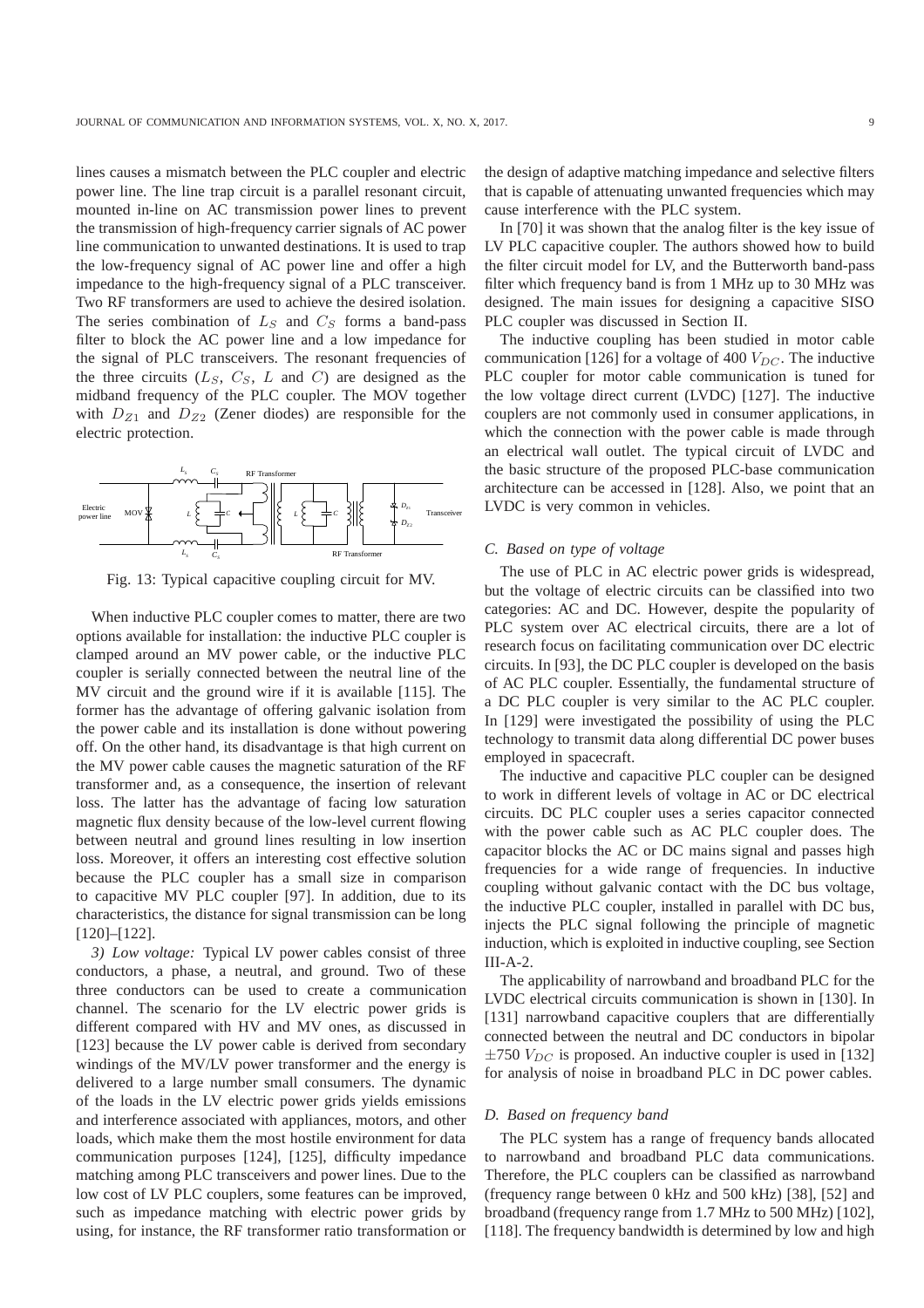cut-off frequencies at 3 dB attenuation and can be modified in function of filter design. The parameters of the RF transformer, analog filter, and electric protection must be designed in accord with the chosen frequency band desired [37], [43].

## *E. Based on propagation mode*

Power cable wiring installations in a residence make use of three wires, namely phase, neutral, and protective ground, which can be modeled as parallel conductors sheathed in a dielectric material [133]. The PLC couplers can inject a signal in the power cable along the wire in two ways: DM and CM [134].

The DM is the normal current conduction mode by a twowire circuit. The current flows in a wire in phase opposition of the other wire, the electromagnetic fields generated by the currents actually cancel out each other. On the other hand, in the CM, the current goes through all the wires in the same direction causing the addition of electromagnetic fields, yielding significant levels of electromagnetic interference (EMI) [135].

Fig. 14 shows a high-frequency equivalent circuit of a PLC channel illustrating the creation of CM signals due to current  $I_{cm}$  and voltage  $V_{cm}$  with respect to the ground, originated unintentionally in an unbalanced electric power cable. It creates a parasitic capacitance with respect to ground and causes a CM current to return to the source through the parasitic capacitance  $(C_{para})$ . In this model, we have a three-wire power line cable in which the Ground wire is the reference conductor. The  $I_{dm}$  current flows in the Phase wire from/to PLC Couplers and returns via the Neutral wire. The  $I_{cm}$  currents flow from/to PLC Couplers in the Live and Neutral wires and return to PLC Couplers via the Ground wire.  $I_{cm}$  flows back to the location where it was converted via unwanted parasitic components  $C_{para}$ , ground and any other asymmetry.



Fig. 14: High frequency equivalent circuit of a DM.

# *F. Based on number of connections*

The wires in HV, MV, and LV electric power grids can be used to provide more than one path for data communication. Hence, the coupling circuits can be classified according to the number of connections. The power cable in HV and MV consists of three phase wires where the same signal can be sent by three different paths. The power cable in LV is composed of three phase conductors and one neutral

TABLE I: Types of connections.

| Mode         | Transformer $(Tx)$ | Transformer $(Rx)$ |
|--------------|--------------------|--------------------|
| $1X1$ (SISO) | $P-N$              |                    |
| $1X2$ (SIMO) | $P-N$              | P. CM              |
| $1X3$ (SIMO) | $P-N$              | P, N, PE           |
| $1X4$ (SIMO) | $P-N$              | P. N. PE. CM       |
| $2X2$ (MIMO) | $P-N, P-PE$        | P. PE              |
| $2X3$ (MIMO) | $P-N. P-PE$        | P, N, PE           |
| 2X4 (MIMO    | $P-N. P-PE$        | P, N, PE, CM       |

conductor and, therefore, there are four paths available for data communication [136], [137]. In this context, the connection between two PLC transceivers can be classified in terms of SISO, single input multiple outputs (SIMO), multiple inputs multiple outputs (MISO), and multiple inputs multiple outputs (MIMO).

The SISO coupling is the simplest form of coupling with power cable. In LV, the connection of PLC couplers can be performed by the phase and neutral wires or phase to phase wires. Such connection in HV and MV occurs among phases. The advantage of the SISO PLC coupler is its simplicity and low cost. The majority of PLC systems are SISO.

To have the SIMO and MISO PLC couplers, connecting at HV and MV, all three phases wires must be available. The SIMO PLC coupler is connected in two phases to transmit the signal from the transceiver circuit and it receives the signal in three phases. In that case, the signal is induced in the third phase.

In MIMO coupling at HV and MV, all three phase wires can be used, simultaneously. The MIMO PLC coupler is connected in three phases to transmit the signal and it receives the signal in two phases. For LV electric power grids the electrical protective wire and protective earth (PE), allows the creation of another path between two PLC couplers [138]. Table I and Fig. 15 show the configuration mode of SISO, SIMO and MIMO. In [138], the authors show the results of channel measurements motivated to implement a MIMO PLC equivalent circuit explaining the creation and reception of CM signals. Two RF transformers are connected in triangle and star configuration providing several paths for data communication.



Fig. 15: MIMO PLC Coupler.

## IV. FUTURE WORKS

Although, there is a scarce effort toward PLC coupling research. The coupling unit is perhaps one of the most important components in a PLC transceiver. Therefore, the design of a PLC coupler capable of handling the complexity, dynamic and diversity of electric power system is a challenging issue for the PLC research community. With this regards, in the following, we enumerate some important question deserving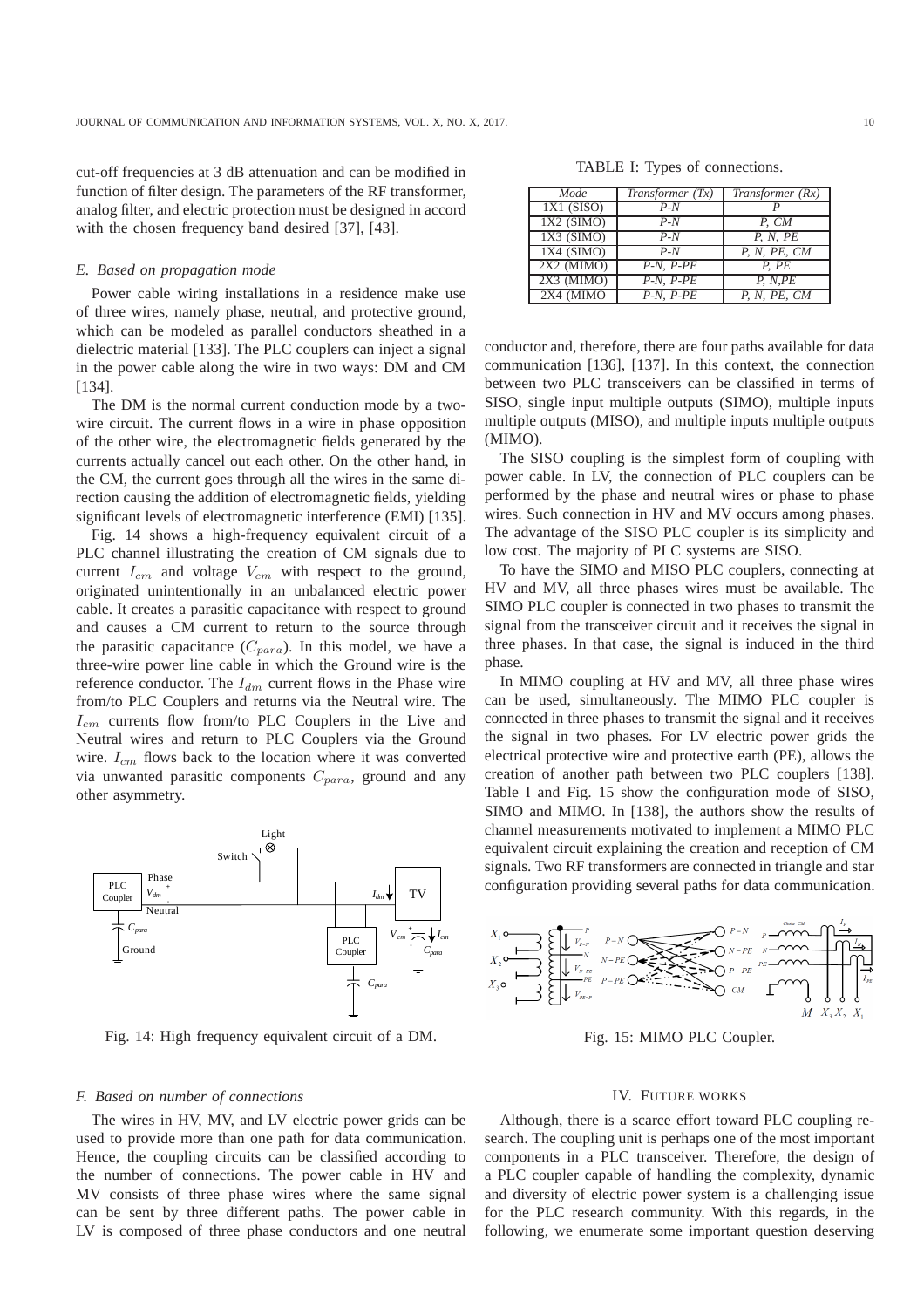more attention in order to come up with improved coupling solution:

- The measurement of access impedances is of particular importance since it is necessary for designing efficient and effective couplers, for improving the performance of PLC coupling [129]. It is important to know time and frequency behaviors of resistive and reactive components of such impedance. Lack of this very important information has led to the design of poor quality and low efficient coupling devices in the past.
- Research and development of new components and material for electrical protection of the transceiver circuits for broadband PLC. Very limited research efforts have been expended in the area of special materials for couples, especially when compared to the work on materials for the design of advanced transformers. For instance, the use of nanocrystalline magnetic materials to substitute the ferrite and nanomaterials for capacitive devices. This kind of material will considerably reduce the cost of current coupling devices used in medium and high voltage electric power systems.
- The design of low-cost surge protective components when the frequency is over 35 MHz. Our review showed that GDT and TVSP are the most recommended if the mains voltage is high; however, their cost may limit the use of them in commercial coupling devices.
- The development of simple and effective coupling circuits that is capable of performing impedance matching to maximize power transfer. The introduction of such kind of coupler will result in a remarkable improvement of PLC technology.

#### V. CONCLUSION

A review on the use of couplers to enable data communications over AC and DC electric power grid has been presented. The PLC couplers enable data communications over power lines by injecting/extracting data signals into or from these power lines either by differential mode or by common mode. The review showed that the introduction of couplers to connect the PLC transceivers to electric power circuits could be used to minimize both signal distortion and insertion loss and improvement is needed to enhance PLC systems performed.

In this regard, we isolated the key points related to the design of a PLC coupler, such as the PCB, insertion and return loss, galvanic isolation, impedance matching, filtering, and protection. Additionally, We provided a classification of PLC couplers based on the type of physical coupling, voltage levels, frequency bandwidth, propagation mode and a number of connections. These fundamental concepts are provided to suffice basic understanding about some relevant issues related to the design of PLC couplers.

Finally, we pointed out some important research questions whose investigations can result in the design of a new generations of efficient and effective PLC couplers.

### ACKNOWLEDGMENT

The authors would like to thank CNPq, CAPES, FAPEMIG, INERGE, and Smarti9 for providing technical and financial support.

#### **REFERENCES**

- [1] M. Schwartz, "Carrier-wave telephony over power lines: Early history [history of communications]," *IEEE Communications Magazine*, vol. 47, no. 1, pp. 14–18, Jan. 2009.
- [2] H. C. Ferreira, L. Lampe, J. Newbury, and T. G. Swart, *Power Line Communications Theory and Applications for Narrowband and Broadband Communications over Power Lines*. New York: John Wiley and Sons, 2010.
- [3] H. Meng, S. Chen, Y. Guan, C. Law, P. So, E. Gunawan, and T. Lie, "Modeling of transfer characteristics for the broadband power line communication channel," *IEEE Trans. on Power Delivery.*, vol. 19, no. 3, pp. 1057–1064, Jul. 2004.
- [4] A. Pinomaa, J. Ahola, A. Kosonen, and P. Nuutinen, "Power line communication network for a customer-end AC grid in an LVDC distribution system," in *Proc. IEEE International Conference on Smart Grid Communications*, Nov. 2014, pp. 224–229.
- [5] S. Chen, M. Setta, X. Chen, and C. G. Parini, "Ultra wideband powerline communication (PLC) above 30 MHz," *Institution of Engineering and Technology Communications*, vol. 3, no. 10, pp. 1587–1596, Oct. 2009.
- [6] E. A. Teixeira, E. L. Rege, F. S. Marques, E. M. de Souza, T. M. Johnson, and M. V. Ribeiro, "Regulation issues relating to broadband PLC: A Brazilian experience and perspective," in *Proc. IEEE International Symposium on Power Line Communications and Its Applications*, Mar. 2007, pp. 523–527.
- [7] K. Dostert, *Powerline Communications*. Prentice Hall, 2001.
- [8] J. Granado, A. Torralba, and J. Chavez, "Using broadband power line communications in non-conventional applications," *IEEE Trans. on Consumer Electronics*, vol. 57, no. 3, pp. 1092–1098, Aug. 2011.
- [9] H. Ferreira, H. Grove, O. Hooijen, and A. J. Han Vinck, "Power line communications: an overview," in *Proc. IEEE African Electrical Technology Conference*, vol. 2, Sep. 1996, pp. 558–563.
- [10] X. Carcelle, *Power Line Communications in Practice*. New York: Artech House, 2006.
- [11] T. R. Oliveira, W. A. Finamore, and M. V. Ribeiro, "A sounding method based on OFDM modulation for PLC channel measurement," in *Proc. IEEE International Symposium on Power Line Communications and Its Applications*, Mar. 2013, pp. 185–190.
- [12] A. A. M. Picorone, T. R. Oliveira, and M. V. Ribeiro, "PLC channel estimation based on pilots signal for OFDM modulation: A review," *IEEE Latin America Transactions*, vol. 12, no. 4, pp. 580–589, Jun. 2014.
- [13] J. Dias, F. P. V. de Campos, M. L. R. de Campos, E. L. Pinto, and M. V. Ribeiro, "Time-varying channel characterization based on SVM under the impulsive noise presence," in *Proc. IEEE International Symposium on Power Line Communications and Its Applications*, Mar. 2010, pp. 261–266.
- [14] G. R. Colen, H. Schettino, D. Fernandes, L. M. Sirimarco, F. P. Campos, W. A. Finamore, H. A. Latchman, and M. V. Ribeiro, "A temporal compressive resource allocation technique for complexity reduction in plc transceivers," *Trans. on Emerging Telecommunications Technologies*, vol. 1, no. 1, pp. 1–12, May 2015.
- [15] M. V. Ribeiro, G. R. Colen, Z. Quan, H. V. Poor *et al.*, "Clusteredorthogonal frequency division multiplexing for power line communication: when is it beneficial?" *IET Communications*, vol. 8, no. 13, pp. 2336–2347, Apr. 2014.
- [16] M. V. Ribeiro, R. R. Lopes, J. M. T. Romano, and C. A. Duque, "Impulse noise mitigation based on computational intelligence for improved bit rate in PLC-DMT," *IEEE Trans. on Power Delivery*, vol. 21, no. 1, pp. 94–101, Jan. 2006.
- [17] R. M. Oliveira, M. S. Facina, M. V. Ribeiro, and A. B. Vieira, "Performance evaluation of in-home broadband plc systems using a cooperative MAC protocol," *Computer Networks*, vol. 95, pp. 62–76, Dec. 2016.
- [18] C. A. Boddie, "Telephone communication over power lines by high frequency currents," *Institute of Radio Engineers*, vol. 15, no. 7, pp. 559–640, Jul. 1927.
- [19] T. R. Oliveira, C. A. G. Marques, M. S. Pereira, S. L. Netto, and M. V. Ribeiro, "The characterization of hybrid PLC-wireless channels: A preliminary analysis," in *Proc. IEEE International Symposium on Power Line Communications and Its Applications*, Mar. 2013, pp. 98– 102.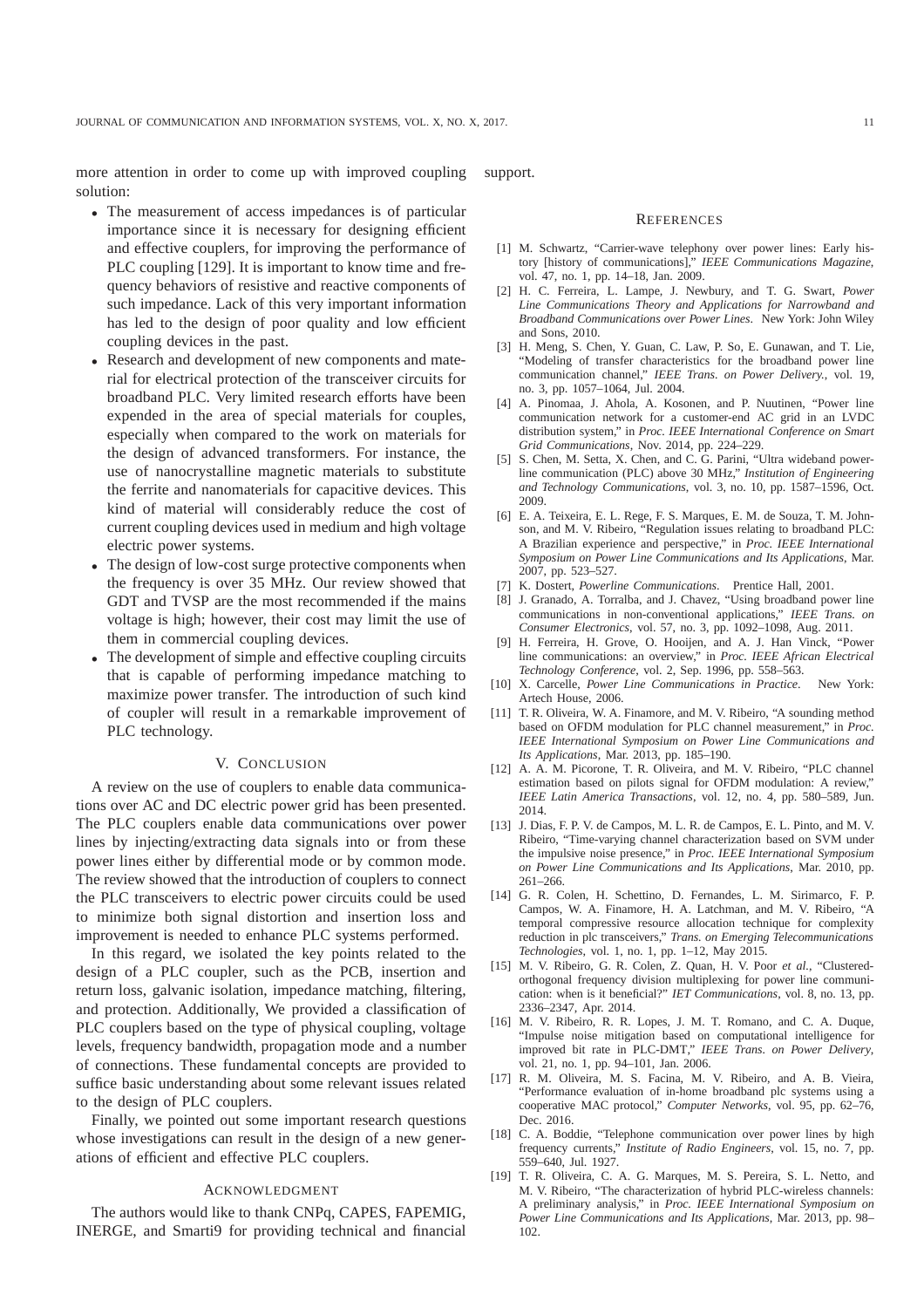- [20] T. R. Oliveira, F. J. A. Andrade, A. A. M. Picorone, H. A. Latchman, S. L. Netto, and M. V. Ribeiro, "Characterization of hybrid communication channel in indoor scenario," *Journal of Communication and Information System.*, vol. 31, no. 1, pp. 224 – 235, Nov. 2016.
- [21] Z. W. Swana, P. A. J. van Rensburg, and H. C. Ferreira, "Is resistive coupling feasible for the reception of power-line communications data?" in *Proc. International Symposium on Power Line Communications and Its Application*, May 2015, pp. 47–52.
- [22] J. Anatory and T. N., *Broadband Power-line Communication Systems Theory and Applications*. Boston: Wit Press, 2010.
- [23] L. Simonovich, "Relative permittivity variation surrounding PCB via hole structures," in *Proc. IEEE Workshop on Signal Propagation on Interconnects*, May 2008, pp. 1–4.
- [24] D. Moongilan, "Minimizing radiated emissions from PCBs using gridlike ground plane impedance matching techniques," in *Proc. International Symposium on Electromagnetic Compatibility*, vol. 3, Aug. 2005, pp. 971–976.
- [25] G. Smithson, "Practical RF printed circuit board design," in *Proc. How to Design RF Circuits, IEE Training Course*, Jul. 2000, pp. 11/1–11/6.
- [26] T. T. Yan and M. Z. M. Jenu, "Capacitive and inductive couplings of PCB traces," in *Proc. Telecommunication systems Congresses*, vol. 1, Sep. 2000, pp. 186–191.
- [27] M. Rajesh, P. Bhartia, and I. J. Bahl, *RF and Microwave Coupled Line Circuits*, 2nd, Ed. Boston: Artech House, 2007.
- [28] M. I. Montrose, *Eletromagnetic Compliance and the Printed Circuit Board: Design, Theory and Layout Made Simple*. New York: Wiley Interscience, 1999.
- [29] R. Mongia, I. Bahl, and P. Jit Bharitia, *RF and Microwave Coupled-line Circuits*. Norwood: Artech House, 1999.
- [30] S. C. Thierauf, *High-Speed Circuit Board Signal Integrity*. New York: Artech House, 2004.
- [31] G. Gonzalez, R. Linares Y.M., J. De La Rosa, and W. Fonseca, "Ground plane impedance analysis of printed circuit board," in *Proc. IEEE International Symposium on Electromagnetic Compatibility*, vol. 2, Aug. 1999, pp. 712–715.
- [32] D. Brooks, *Signal Integrity Issues and Printed Circuit Board Design*. Boston: Prentice Hall, 2003.
- [33] R. Ludwig and G. Bogdanov, *RF Circuit Design, Theory and Applications*. New Delhi, India: Prentice Hall, 2009.
- [34] K. Fezzani, C. Rebai, and A. Ghazel, "Analysis and optimization of power line coupling circuit for CENELEC-PLC modem," in *Proc. IEEE International Conference on Electronics, Circuits and Systems,*, Dec. 2006, pp. 676–679.
- [35] Z. Tao, Y. Xiaoxian, and Z. BaoHui, "Influence and modification of coupling device on low voltage power network channel characterization measurement," in *Proc. IEEE Power and Energy Society Transmission and Distribution Conference and Exhibition: Asia and Pacific,*, Apr. 2005, pp. 1–5.
- [36] W. A. Davis and K. Agarwal, *Radio Frequency Circuit Design*, K. Chang, Ed. New York: John Wiley and Sons, 2001.
- [37] P. J. Van Rensburg and H. C. Ferreira, "Coupling circuitry: understanding the functions of different components," in *Proc. International Symposium in Power Line Communications and Its Applications*, vol. 1, Mar. 2003, pp. 204–209.
- [38] P. Van Rensburg and H. Ferreira, "Coupler winding ratio selection for effective narrowband power-line communications," *IEEE Trans. on Power Delivery*, vol. 23, no. 1, pp. 140–149, Jan. 2008.
- [39] H. Ferreira and P. Van Rensburg, "Dual coupler for dedicated switching with loads," in *Proc. IEEE International Symposium on Power Line Communications and Its Applications*, Mar. 2007, pp. 53–58.
- [40] A. C. M. De Queiroz, "Band-pass multiple resonance networks," in *Proc. Midwest Symposium on Circuits and Systems*, vol. 3, Jul. 2004, pp. 275–278.
- [41] P. Van Rensburg and H. Ferreira, "Design of a bidirectional impedanceadapting transformer coupling circuit for low-voltage power-line communications," *IEEE Trans. on Power Delivery*, vol. 20, no. 1, pp. 64–70, Jan. 2005.
- [42] M. K. Kazimierczuk, *Radio Frequency Circuit Designg*. New York: John Wiley and Sons, 2009.
- [43] V. Dumbrava and L. Svilainis, "RF transformer model parameters measurement," in *Proc. Design and Diagnostics of Electronic Circuits and Systems*, Apr. 2007, pp. 1–5.
- [44] M. S. Damnjanovic, L. D. Zivanov, S. M. Djuric, A. M. Maric, A. B. Menicanin, G. J. Radosavljevic, and N. V. Blaz, "Characterization and modelling of miniature ferrite transformer for high frequency applications," *Microelectronics International Magazine*, vol. 29, no. 2, pp. 83–89, Jan. 2012.
- [45] J. Biernacki and D. Czarkowski, "High frequency transformer modeling," in *Proc. IEEE International Symposium on Circuits and Systems,*, vol. 2, May 2001, pp. 676–679.
- [46] Y. Sun and G. Amaratunga, "High-current adaptive impedance matching in narrowband power-line communication systems," in *Proc. IEEE International Symposium on Power Line Communications and Its Applications,*, Apr. 2011, pp. 329–334.
- [47] Y. Xiaoxian, Z. Tao, Z. BaoHui, Y. Fengchun, D. Jiandong, and S. Minghui, "Research of impedance characteristics for mediumvoltage power networks," *IEEE Trans. on Power Delivery*, vol. 22, no. 2, pp. 870–878, Apr. 2007.
- [48] F. Corripio, J. Arrabal, L. del Rio, and J. Munoz, "Analysis of the cyclic short-term variation of indoor power line channels," *IEEE Journal on Selected Areas in Communications*, vol. 24, no. 7, pp. 1327–1338, Jul. 2006.
- [49] A. Tonello, F. Versolatto, and A. Pittolo, "In-home power line communication channel: statistical characterization," *IEEE Trans. on Communications*, vol. 62, no. 6, pp. 2096–2106, Jun. 2014.
- [50] L. G. S. Costa, A. A. M. Picorone, A. C. M. de Queiroz, V. L. R. Costa, and M. V. Ribeiro, "Caracterização da impedância de acesso à rede de energia elétrica residencial para uso em sistemas PLC," *XXXIII Simpósio Brasileiro de Telecomunicações*, pp. 1–5, Sep. 2015.
- [51] G. R. Colen, C. A. G. Marques, T. R. Oliveira, F. P. V. de Campos, and M. V. Ribeiro, "Measurement setup for characterizing low-voltage and outdoor electric distribution grids for PLC systems," in *Proc. Conference On Innovative Smart Grid Technologies Latin America*, Apr. 2013, pp. 1–5.
- [52] H. Gassara, M. Bali, F. Duval, F. Rouissi, and A. Ghazel, "Coupling interface circuit design for experimental characterization of the narrowband power line communication channel." in *Proc. IEEE International Symposium on Electromagnetic Compatibility*, Aug. 2012, pp. 1–6.
- [53] R. Vines, H. Trussell, K. Shuey, and J. O'Neal, J.B., "Impedance of the residential power-distribution circuit," *IEEE Trans. on Electromagnetic Compatibility*, vol. EMC-27, no. 1, pp. 6–12, Feb. 1985.
- [54] E. Karadeniz and I. Cavdar, "Measurements of impedance and attenuation at CENELEC bands for power line communications systems," *Sensors*, pp. 8027–8036, Dec. 2008.
- [55] J. Malack and J. Engstrom, "RF impedance of United States and European power lines," *IEEE Trans. on Electromagnetic Compatibility*, vol. EMC-18, no. 1, pp. 36–38, Feb. 1976.
- [56] J. R. Nicholson and J. Malack, "RF impedance of power lines and line impedance stabilization networks in conducted interference measurements," *IEEE Trans. on Electromagnetic Compatibility*, vol. EMC-15, no. 2, pp. 84–86, May 1973.
- [57] H. Tian, R. Yuan, F. Li, Z. Huang, S. Wang, S. Li, and K. Zhong, "Measurement on narrow band power line communication channel impedance of distribution network," in *Proc. International Conference on Consumer Electronics, Communications and Networks,*, Apr. 2011, pp. 454–457.
- [58] R. Araneo, S. Celozzi, and G. Lovat, "Design of impedance matching couplers for power line communications," in *Proc. IEEE International Symposium in Electromagnetic Compatibility,*, Aug. 2009, pp. 64–69.
- [59] L. Qi, S. Jingzhao, and F. Zhenghe, "Adaptive impedance matching in power line communication," in *Proc. International Conference in Microwave and Millimeter Wave Technology,*, Aug. 2004, pp. 887–890.
- [60] S. Despande, I. Prasanna, and S. Panda, "An adaptive impedance matching technique for narrowband power line communication in residential smart grids," *International Journal of Engineering Research and Technology*, vol. 2, p. 9, Sep. 2013.
- [61] A. A. Atayero, A. A. Alatishe, and Y. A. Ivanov, "Power line communication technologies:modeling and simulation of PRIME physical layer," in *Proc. World Congress on Engineering and Computer Science*, vol. 2, Oct. 2012, pp. 24–26.
- [62] C. P. Rui, N. N. Barsoum, A. W. K. Ming, and W. K. Ing, "Adaptive impedance matching network with digital capacitor in narrowband power line communication," in *Proc. IEEE International Symposium on Industrial Electronics*, May 2013, pp. 1–5.
- [63] C.-Y. Park, K.-H. Jung, and W.-H. Choi, "Coupling circuitary for impedance adaptation in power line communications using VCGIC," *in Proc. IEEE International Symposium on Power Line Communications and Its Applications*, pp. 293–298, Apr. 2008.
- [64] W.-H. Choi and C. Y. Park, "A simple line coupler with adaptive impedance matching for power line communication," in *Proc. IEEE International Symposium on Power Line Communications and Its Applications*, Mar. 2007, pp. 187–191.
- [65] M. Sibanda, P. Van Rensburg, and H. Ferreira, "Impedance matching with low-cost, passive components for narrowband PLC," in *Proc.*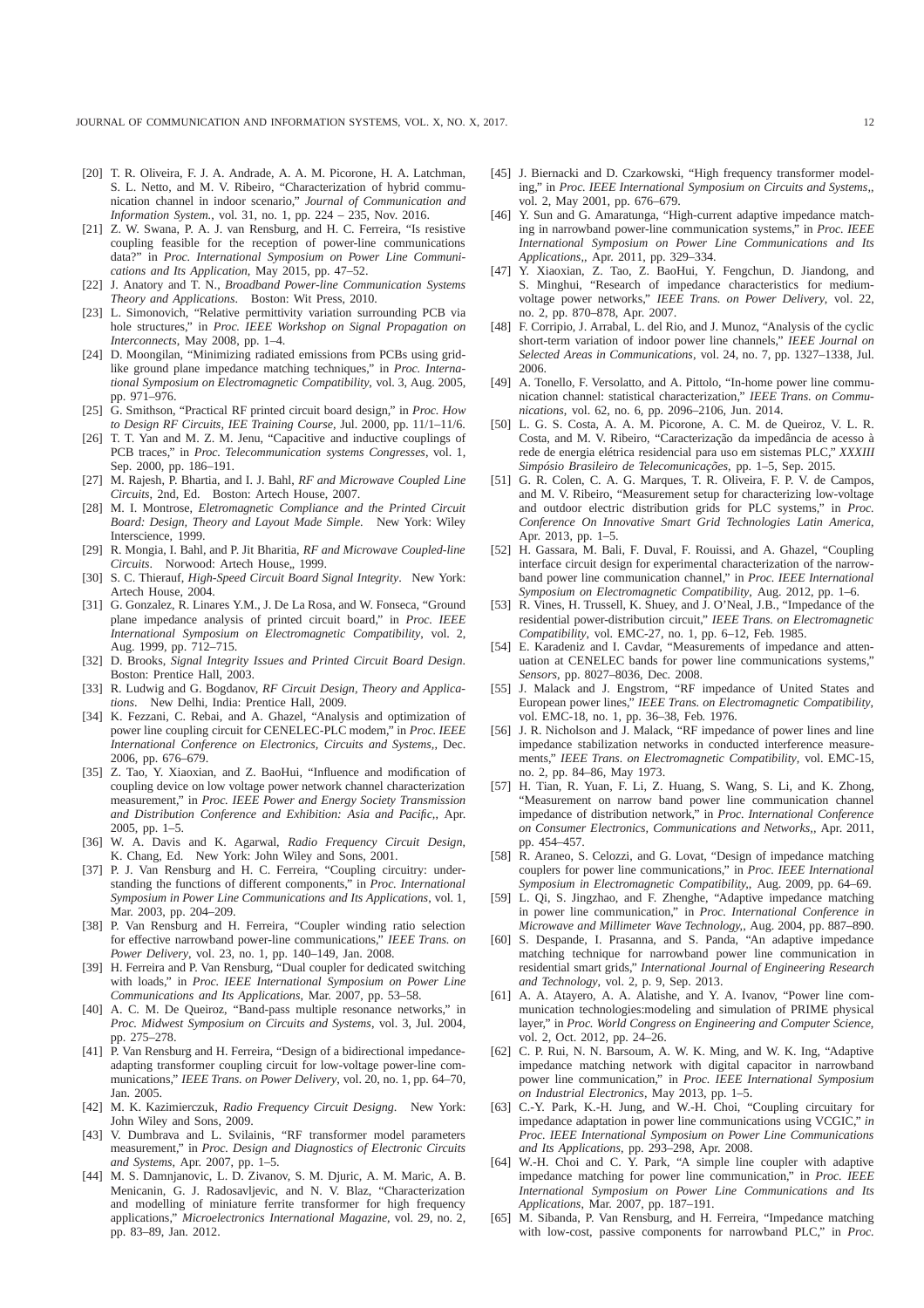*IEEE International Symposium on Power Line Communications and Its Applications*, Apr. 2011, pp. 335–340.

- [66] M. Sibanda, P. van Rensburg, and H. Ferreira, "A compact economical plc band-pass coupler with impedance matching," in *Proc. IEEE International Symposium on Power Line Communications and Its Applications*, Mar. 2013, pp. 339–344.
- [67] S. Yang, H. Li, M. Goldberg, X. Carcelle, F. Onado, and S. Rowland, "Broadband impedance matching circuit design using numerical optimisation techniques and field measurements," in *Proc. IEEE International Symposium on Power Line Communications and Its Applications*, Mar. 2007, pp. 425–430.
- [68] R. Araneo, S. Celozzi, G. Lovat, and F. Maradei, "Multi-port impedance matching technique for power line communications," in *Proc. IEEE International Symposium on Power Line Communications and Its Applications*, Apr. 2011, pp. 96–101.
- [69] J. Kennedy and R. Eberhart, "Particle swarm optimization," in *Proc. Conference on Neural Networks*, vol. 4, Nov. 1995, pp. 1942–1948.
- [70] S. Wei, W. Gao, L. Zhang, and Z. Cao, "High frequency and broadband coupling characteristics of filter circuit based on low voltage power lines," *in Proc. Advanced in Control Engineering and Information Science*, vol. 15, pp. 1978–1982, Aug. 2011.
- [71] H. Ueda and T. Tsuboi, "A sampling theorem for periodic functions with no minus frequency component and its application," in *Proc. Asia-Pacific Conference on Communications*, Aug 2013, pp. 225–230.
- [72] C. Bowick, *RF Circuit Design*, 2nd, Ed. Burlington: Howard W. Sams and Cos, 2008.
- [73] J. Zdunek, "Generation of filter functions from a given model," *Institute of Electrical Engineers*, vol. 110, no. 2, pp. 282–294, Feb. 1963.
- [74] C. P. Serra, *Teoria e Projeto de Filtros*. Campinas, Brazil: Cartigraf, 1983.
- [75] A. C. M. de Queiroz and L. P. Caloba, "Passive symmetrical RLC filters suitable for active simulation," in *Proc. IEEE International Symposium in Circuits and Systems*, vol. 3, Jun. 1988, pp. 2411–2414.
- [76] B. Zarikoff and D. Malone, "Experiments with radiated interference from in-home power line communication networks," in *Proc. IEEE International Conference on Communications*, Jun. 2012, pp. 3414– 3418.
- [77] E. A. Teixeira, F. S. Marques, S. G. de Araujo, E. M. de Souza, T. M. Johnson, and M. V. Ribeiro, "Modeling and performance analysis of PLC channels with external interference in outdoor and indoor environments," in *Proc. IEEE International Symposium on Power Line Communications and Its Applications*, Apr. 2008, pp. 222–227.
- [78] F. Leccese, "Study and characterization of a new protection system against surges and over voltages for domestic telecommunication networks," in *Proc. International Telecommunications Energy Conference*, Sep. 2007, pp. 363–368.
- [79] V. Kamat, "Protection mechanism for modern telecommunications," in *Proc. International Conference in Electromagnetic Interference and Compatibility*, Dec. 1997, pp. 45–50.
- [80] T. Imamura and A. Ametani, "Investigation of transient induced voltage to a communication line from an overhead power transmission line. *Generation, Transmission and Distribution*, vol. 137, no. 2, pp. 129– 138, Mar. 1990.
- [81] A. Gayen, A. Dhar, B. Das, and D. Poddar, "Study of the induced voltage on an overhead line due to lightning discharge," in *Proc. International Conference in Electromagnetic Interference and Compatibility*, Feb. 2006, pp. 353–357.
- [82] W. Vijayananda and S. Alahakoon, "Surge arrester with improved reliability and protection level for low bandwidth data communication in high voltage installations," in *Proc. Australasian Universities Power Engineering Conference*, Dec. 2010, pp. 1–6.
- [83] H. Iwao, H. Kijima, and K. Takato, "An influence on transmission characteristics of power line communication when using surge protective devices," in *Proc. IEEE International Symposium in Power Line Communications and Its Applications*, Apr. 2008, pp. 218–221.
- [84] M. Hove, T. O. Sanya, A. J. Snyders, I. R. Jandrell, and H. C. Ferreira, "The effect of type of transient voltage suppressor on the signal response of a coupling circuit for power line communications,' in *Proc. IEEE African Electrical Technology Conference*, Sep. 2011, pp. 1–6.
- [85] M. Drabkin, "Surge protection of low-voltage AC power by MOVbased SPDs," in *Proc. 10th International Conference in Harmonics and Quality of Power*, vol. 1, Oct. 2002, pp. 13–16.
- [86] J. Wei and D. Gerling, "Simulation and modelling of power passive components for EMI prediction," in *Proc. IET International Conference on Power Electronics, Machines and Drives*, Mar. 2012, pp. 1–6.
- [87] S. Chickamenahalli, H. Braunisch, S. Srinivasan, J. He, U. Shrivastava, and B. Sankman, "RF packaging and passives: design, fabrication, measurement, and validation of package embedded inductors," *IEEE Trans. on Advanced Packaging*, vol. 28, no. 4, pp. 665–673, Nov. 2005.
- [88] M. Bartoli, A. Reatti, and M. Kazimierczuk, "High-frequency models of ferrite core inductors," in *Proc. International Conference on Industrial Electronics, Control and Instrumentation*, vol. 3, Sep. 1994, pp. 1670–1675.
- [89] R. Lafferty, "Measuring the self-resonant frequency of capacitors," *IEEE Trans. on Components, Hybrids, and Manufacturing Technology*, vol. 5, no. 4, pp. 528–530, Dec. 1982.
- [90] H. Hrasnica, A. Haidine, and R. Lehnert, *Broadband Powerline Communications: Network Design*. Chinchester, England: John Wiley and Sons, 2004.
- [91] I. Whyte, "Distribution network powerline carrier communication system," U.S. Patent 3 942 170, Mar. 2, 1976. [Online]. Available: https://www.google.tl/patents/US3942170
- [92] L. G. S. Costa, A. A. M. Picorone, A. C. M. de Queiroz, V. L. R. Costa, and M. V. Ribeiro, "Projeto e caracterização de acopladores para power line communications," in *Proc. XXXIII Simpósio Brasileiro de Telecomunicações*, Sep. 2015, pp. 1–5.
- [93] E. Wade and H. Asada, "Design of a broadcasting modem for a dc plc scheme," *IEEE/ASME Trans. on Mechatronics*, vol. 11, no. 5, pp. 533–540, Oct. 2006.
- [94] F. Grassi and S. Pignari, "Coupling/decoupling circuits for powerline communications in differential DC power buses," in *Proc. IEEE International Symposium on Power Line Communications and Its Applications*, Mar. 2012, pp. 392–397.
- [95] M. Lienard, M. Carrion, V. Degardin, and P. Degauque, "Modeling and analysis of in-vehicle power line communication channels," *IEEE Trans. on Vehicular Technology*, vol. 57, no. 2, pp. 670–679, Mar. 2008.
- [96] A. Pinomaa, J. Ahola, A. Kosonen, and P. Nuutinen, "Homeplug green PHY for the LVDC PLC concept: Applicability study," in *Proc. IEEE International Symposium on Power Line Communications and its Applications*, Mar. 2015, pp. 205–210.
- [97] J.-J. Lee, D.-S. In, H.-M. Oh, S. Shon, and D.-H. Nam, "Neutral inductive coupling for improved underground medium voltage BPLC," in *Proc. IEEE International Symposium on Power Line Communications and Its Applications*, Mar. 2010, pp. 67–71.
- [98] J. Binkofski, "Influence of the properties of magnetic materials," in *Proc. IEEE International Symposium on Power Line Communications and Its Applications*, Apr. 2005, pp. 281–284.
- [99] C. Kikkert, "Power transformer modelling and MV PLC coupling networks," in *Proc. IEEE Power and Energy Society Innovative Smart Grid Technologies Asia*, Nov. 2011, pp. 1–6.
- [100] D.-S. In, S. Shon, and J. J. Lee, "A study on the implementation of inductive coupler with Rogowski coil for BPLC," in *Proc. International Conference on Advanced Technologies for Communications*, Oct. 2008, pp. 327–330.
- [101] Q. Yu, T. Holmes, and K. Naishadham, "RF equivalent circuit modeling of ferrite-core inductors and characterization of core materials," *IEEE Trans. on Electromagnetic Compatibility*, vol. 44, no. 1, pp. 258–262, Feb. 2002.
- [102] O. Bilal, E. Liu, Y. Gao, and T. O. Korhonen, "Design of bidirectional coupling circuit for broadband power-line communications," *Journal of Electromagnetic Analysis and Applications*, vol. 4, no. 4, pp. 162–166, Apr. 2012.
- [103] H.-K. Podszeck, *Carrier Communication over Power Lines*. New York: Springer, 1972.
- [104] T. R. Oliveira, "*The characterization of hybrid PLC-wireless and PLC channels in the frequency band between 1.7 and 100 MHz for data communication*," Ph.D. dissertation, Federal University of Juiz de Fora, 2015.
- [105] S. Jordaan, P. A. Janse van Rensburg, A. S. De Beer, and H. C. Ferreira, "Long-wire half wave dipole antenna integrated into power cabling," Australian Patent 2 013 101 645, 2 17, 2013.
- [106] A. Emleh, A. de Beer, H. Ferreira, and A. J. Han Vinck, "Interference detection on powerline communications channel when in-building wiring system acts as an antenna," in *Proc. International Symposium Electronic in Marine*, Sep. 2013, pp. 141–144.
- [107] T. R. Oliveira, F. J. Andrade, L. G. S. Costa, M. S. Pereira, and M. V. Ribeiro, "Measurement of hybrid PLC-wireless channels for indoor and broadband data communication," in *Proc. XXXI Simpósio Brasileiro de Telecomunicações*, vol. 1, no. 1, Sep. 2013, pp. 1–5.
- [108] S. Jordaan, P. Janse van Rensburg, A. de Beer, H. Ferreira, and A. J. Han Vinck, "A preliminary investigation of the UHF properties of LV cable for WiFi over power line communications," in *Proc.*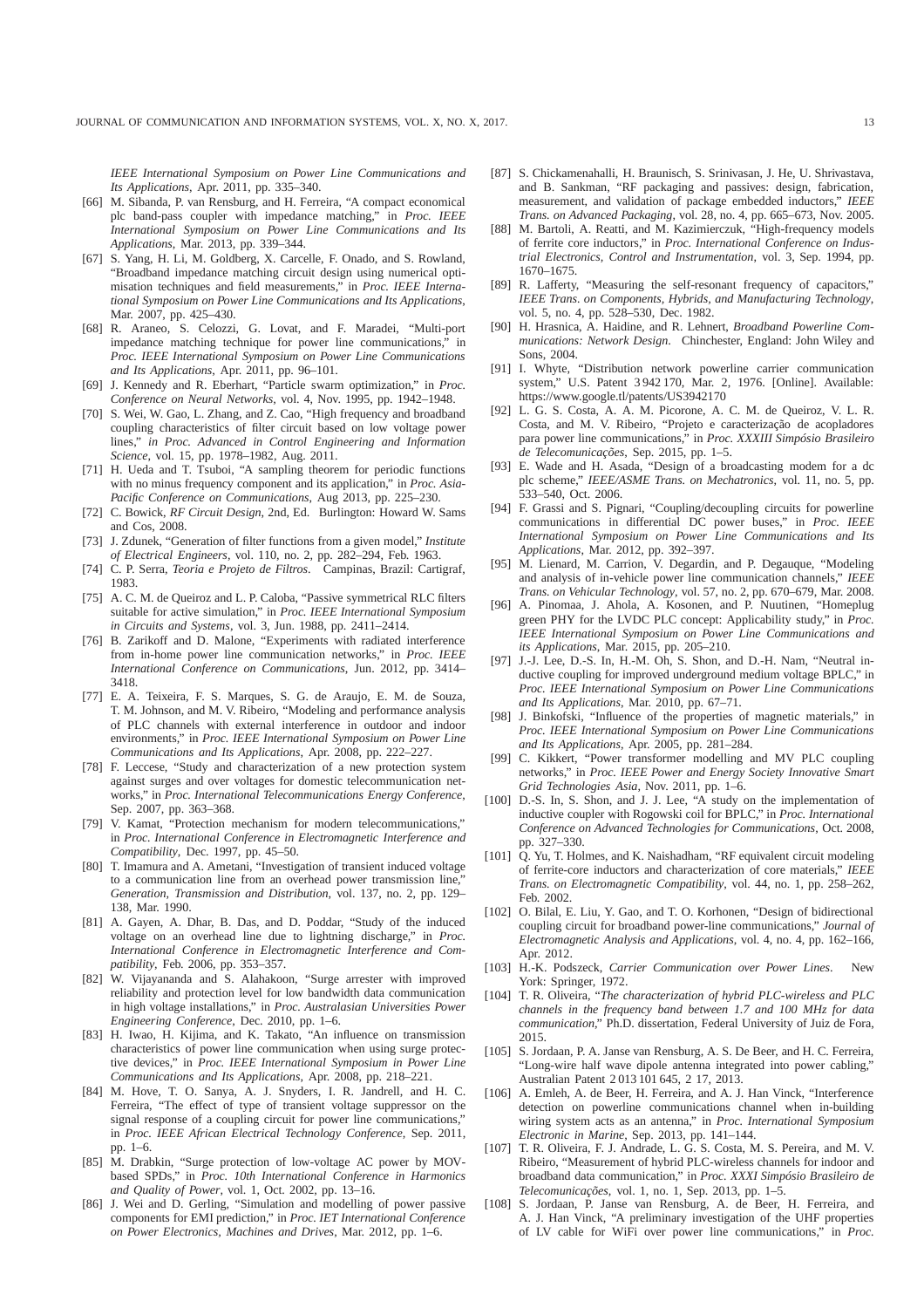*IEEE International Symposium on Power Line Communications and its Applications*, Mar. 2015, pp. 35–40.

- [109] L. Lampe, T. A. M., and T. G. Swart, *Power Line Communications: Principles, Standards and Applications from Multimedia to Smart Grid*. New Deli: John Wiley & Sons, 2016.
- [110] "IEEE guide for power-line carrier applications," *IEEE Std 643-2004, Revision of IEEE Std 643-1980*, pp. 1–134, Aug. 2005.
- [111] "American national standard requirements for power-line carrier coupling capacitors and coupling capacitor voltage transformers," *ANSI C93.1-1999*, pp. 41–42, May 1999.
- [112] G. Franklin, "A practical guide to harmonic frequency interference affecting high-voltage power-line carrier coupling systems," *IEEE Trans. on Power Delivery*, vol. 24, no. 2, pp. 630–641, Apr. 2009.
- [113] B. A. Mork, D. Ishchenko, X. Wang, A. Yerrabelli, R. Quest, and C. Kinne, "Power line carrier communications system modeling," in *Proc. International Conference on Power Systems Transients*, Jun. 2005, pp. 1–6.
- [114] R. Pighi and R. Raheli, "On multicarrier signal transmission for highvoltage power lines," in *Proc. IEEE International Symposium on Power Line Communications and Its Applications*, Apr. 2005, pp. 32–36.
- [115] P. Wouters and P. van der Wielen, "Effect of cable load impedance on coupling schemes for MV power line communication," in *Proc. IEEE Bologna Power Technology Conference*, vol. 2, Jun. 2003, p. 7.
- [116] F. Campagna, M. Quarantelli, and R. Pighi, "High-frequency characterization of a medium voltage PLC transmission system," in *Proc. Third Workshop on Power Line Communications*, Oct. 2009, pp. 1–4.
- [117] F. Issa, O. Devaux, E. Marthe, and F. Rachidi, "Influence of power switching on power line communications in medium voltage networks," in *Proc. IEEE International Conference on Communications*, vol. 1, Jun. 2004, pp. 114–117.
- [118] S. S. Ali, A. Bhattacharya, and D. R. Poddar, "Design of bidirectional coupling circuit for broadband power-line communications," *Journal of Electromagnetic Analysis and Applications*, vol. 4, pp. 162–166, Apr. 2012.
- [119] M. Rastogi, D. K. Mitra, and A. Bhattacharya, "A novel implementation of bidirectional coupling circuit for broadband, high-voltage, powerline communications," in *Proc. Asia-Pacific Conference on Communications*, Oct. 2005, pp. 38–42.
- [120] X. Y. Wang and X. Gao, "The typical designs of PLC network in MV distribution network," in *Proc. IEEE International Symposium on Power Line Communications and Its Applications,*, Mar. 2012, pp. 19– 23.
- [121] T. Ku, C.-S. Chen, C. H. Lin, M. S. Kang, and H. J. Chuang, "Identification of customers served by distribution transformer using power line carrier technology," in *Proc. IEEE Conference on Industrial Electronics and Applications*, May 2009, pp. 3476–3481.
- [122] J. Anatory, N. Theethayi, M. Kissaka, N. Mvungi, and R. Thottappillil, "The effects of load impedance, line length, and branches in the BPLC: Transmission-lines analysis for medium-voltage channel," *IEEE Trans. on Power Delivery*, vol. 22, no. 4, pp. 2156–2162, Oct. 2007.
- [123] T. Ku, C.-S. Chen, C. H. Lin, M. S. Kang, and H. J. Chuang, "Identification of customers served by distribution transformer using power line carrier technology," in *Proc. IEEE Conference on Industrial Electronics and Applications*, May 2009, pp. 3476–3481.
- [124] F. J. A. Andrade, C. A. G. Marques, T. R. Oliveira, F. P. V. Campos, E. J. de Oliveira, and M. V. Ribeiro, "Preliminary analysis of additive noise on outdoor and low voltage electric power grid in Brazil," in *Proc. IEEE International Symposium on Power Line Communications and Its Applications*, Mar. 2013, pp. 109–113.
- [125] A. A. M. Picorone, L. R. Amado, and M. V. Ribeiro, "Linear and periodically time-varying PLC channels estimation in the presence of impulsive noise," in *Proc. IEEE International Symposium on Power Line Communications and Its Applications*, Mar. 2010, pp. 255–260.
- [126] A. Kosonen, J. Ahola, and A. Pinomaa, "Analysis of channel characteristics for motor cable communication with inductive signal coupling," in *Proc. IEEE International Symposium on Power Line Communications and Its Applications*, Mar. 2010, pp. 72–77.
- [127] A. Kosonen and J. Ahola, "Comparison of signal coupling methods for power line communication between a motor and an inverter," in *Proc. Lappeenranta University of Technology*, Aug. 2010, pp. 431–440.
- [128] A. Pinomaa, J. Ahola, and A. Kosonen, "Power-line communicationbased network architecture for LVDC distribution system," in *Proc. IEEE International Symposium on Power Line Communications and Its Applications,*, Apr. 2011, pp. 358–363.
- [129] F. Grassi, S. A. Pignari, and J. Wolf, "Channel characterization and emc assessment of a plc system for spacecraft dc differential power

buses," *IEEE Trans. on Electromagnetic Compatibility*, vol. 53, no. 3, pp. 664–675, Aug. 2011.

- [130] A. Pinomaa, J. Ahola, A. Kosonen, and P. Nuutinen, "Applicability of narrowband power line communication in an LVDC distribution network," in *Proc. IEEE International Symposium on Power Line Communications and its Applications*, Mar. 2014, pp. 232–237.
- [131] P. Nuutinen, A. Pinomaa, J. Ahola, and A. Kosonen, "Power line communication network for a customer-end AC grid in an LVDC distribution system," in *Proc. IEEE International Conference on Smart Grid Communications*, Nov. 2014, pp. 224–229.
- [132] A. Kosonen, A. Pinomaa, J. Ahola, and P. Nuutinen, "Noise analysis of a power-line communication channel in an LVDC smart grid concept," in *Proc. IEEE International Symposium on Power Line Communications and Its Applications*, Mar. 2013, pp. 41–46.
- [133] F. Versolatto and A. Tonello, "An MTL theory approach for the simulation of MIMO power-line communication channels," *IEEE Trans. on Power Delivery*, vol. 26, no. 3, pp. 1710–1717, Jul. 2011.
- [134] A. Perez, A. M. Sanchez, J. R. Regue, M. Ribo, R. Aquilue, P. Rodriguez-Cepeda, and F. J. Pajares, "Circuital and modal characterization of the power-line network in the plc band," *IEEE Trans. on Power Delivery*, vol. 24, no. 3, pp. 1182–1189, Jul. 2009.
- [135] T. Pang, P. So, K. See, and A. Kamarul, "Modeling and analysis of common-mode current propagation in broadband power-line communication networks," *IEEE Trans. on Power Delivery*, vol. 23, no. 1, pp. 171–179, Jan. 2008.
- [136] L. Berger, A. Schwager, P. Pagani, and P. D. Schneider, *MIMO Power Line Communications: Narrow and Broadband Standards, Eletromagnetic Compatibility and Advanced Processing.* Press, 2014.
- [137] M. S. P. Facina, H. A. Latchman, H. V. Poor, and M. V. Ribeiro, "Cooperative in-home power line communication: Analyses based on a measurement campaign," *IEEE Trans. on Communications*, vol. 64, no. 2, pp. 778–789, Feb. 2016.
- [138] A. Schwager, D. Schneider, W. Baschlin, A. Dilly, and J. Speidel, "MIMO PLC: Theory, measurements and system setup," in *Proc. IEEE International Symposium on Power Line Communications and Its Applications*, Apr. 2011, pp. 48–53.



**Luis G. S. Costa** was born in Juiz de Fora - MG, Brazil, in 1965. He has a Licentiate in Science (1992) and Post-Graduation in Telecommunications (1993) at Federal University of Juiz de Fora (UFJF). He received B.Sc. (2004) and M.Sc. (2012) degrees in Electrical Engineering from the UFJF, Brazil. Currently, he is a Ph.D. candidate at the same institution. Since 1984 he has been with Telemar Norte Leste (OI), where he is a supervisor in telecommunications. He has been a Professor at the Department of Electrical Engineering of the CES/JF since 2011.

His main researchers involve digital communications, microwave engineering, and PLC coupling.



**Antonio C. M. de Queiroz** received the B.Sc. EE. Degree in 1979, the M.Sc. EE. Degree in 1984, and the D.Sc. EE. Degree in 1990 from the Universidade Federal do Rio de Janeiro, Rio de Janeiro, Brazil. Since 1982 he has been with the same institution, where he is now Titular Professor at the Department of Electronic Engineering and at the Electrical Engineering Program of the Coordenação dos Programas de Pós-graduação em Engenharia (COPPE). His main interests are in general circuit theory, filters and signal processing, computer-aided synthesis and

analysis of circuits, energy harvesting using electrostatic generators, and the history of electricity.